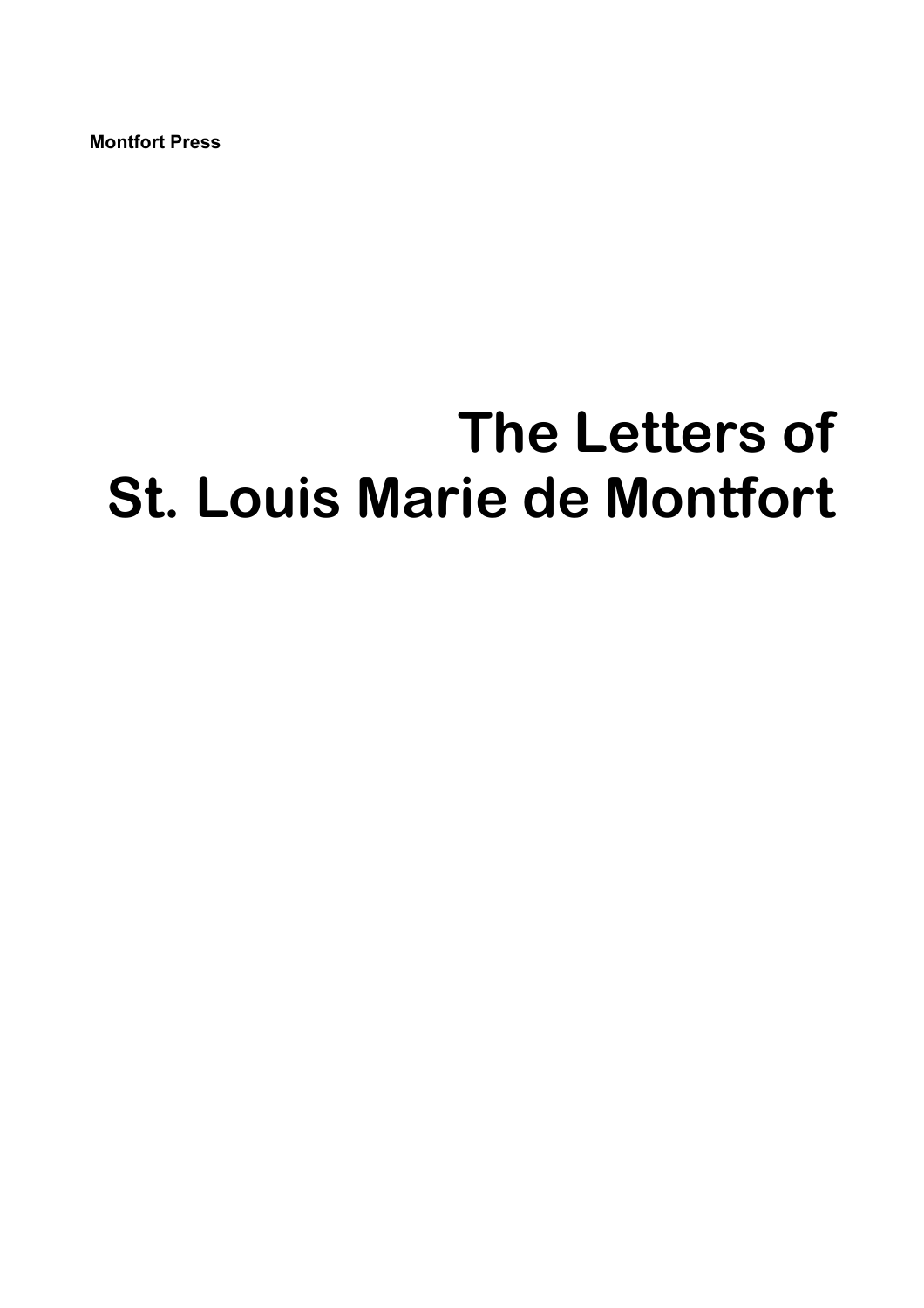"The Letters of St. Louis Marie de Montfort"

Text copyright © Montfort Publications 1987

This version for Internet publication © Copyright Montfort Missionaries 2002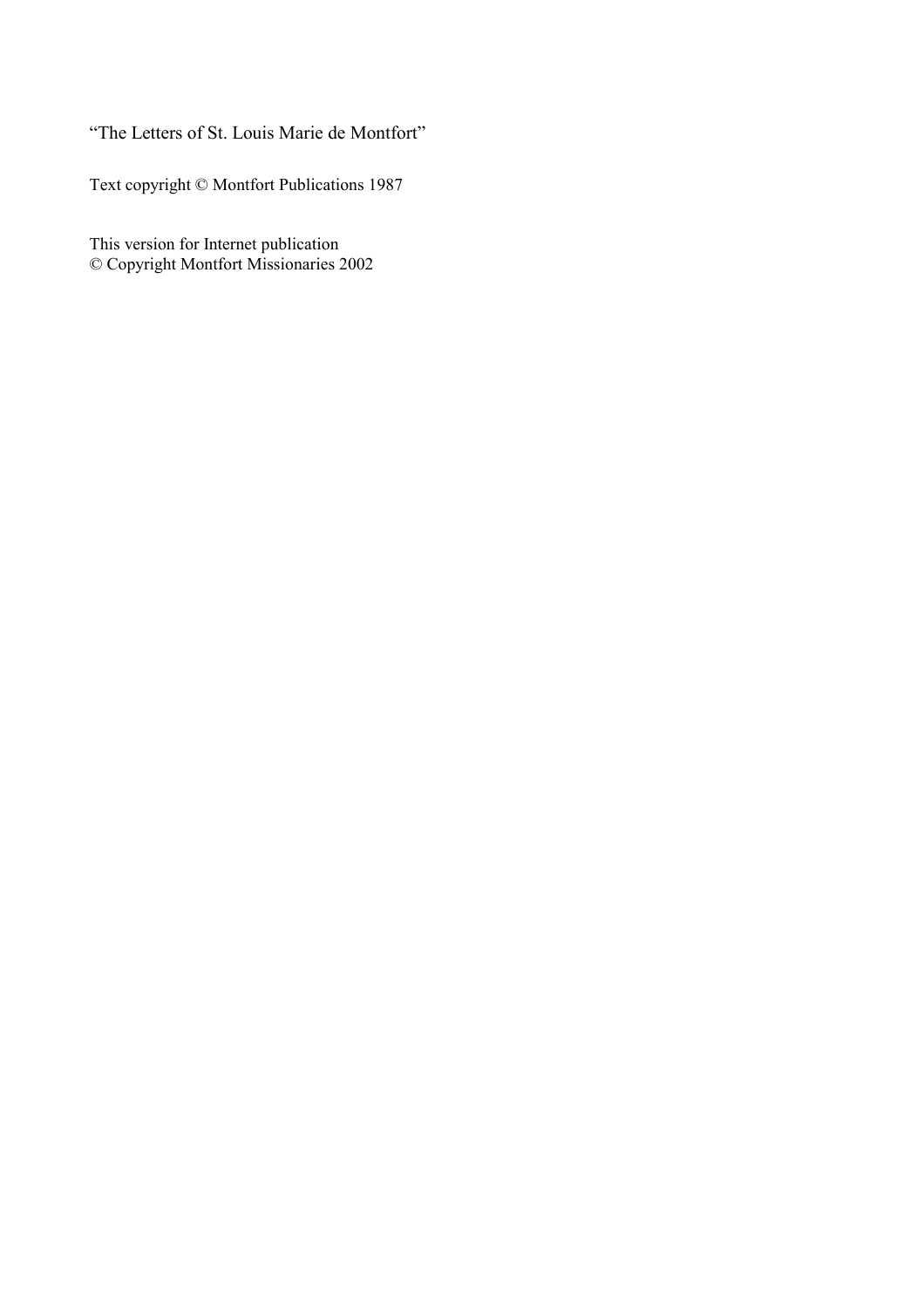# **THE LETTERS OF ST. LOUIS MARIE DE MONTFORT**

## *LETTER 1*

#### *(Fragment) [To his parents or Fr. Alain Robert, date uncertain]*

 Tell my brother Joseph that I beg him to work hard at his studies and he will be one of the best in his class. Tell him that to achieve this he must seek the help of the Blessed Virgin, who is his good mother. If he continues to show devotion to her she will not fail to supply all his needs. I recommend my sisters to do the same.

# *LETTER 2*

#### *[To Fr. Alain Robert, 20 September 1694]*

May the perfect love of God reign in our hearts!

 It was with great pleasure that I received your letter, coming as it did from one who has great affection for me.

 Your letter brought me news of a death and in return I too have to tell you of a death. It is that of Fr. de la Barmondière, my superior and director, who has done so much for me here. He was buried last Sunday, mourned by the whole parish and by everyone who knew him. He lived a saintly life and died a holy death. It was he who founded the seminary here and had the kindness to receive me for nothing. I do not know yet how things will go, whether I shall stay or leave, as his will has not yet been made known. Whatever happens I shall not be worried. I have a Father in heaven who will never fail me. He brought me here, he has kept me here until now and he will continue to treat me with his usual kindness. Although I deserve only punishment for my sins, I never stop praying to him and rely completely on his providence.

 I was not able to reply to your letter as soon as I wished because I was making a retreat at St. Sulpice in preparation for the reception of minor orders which, thanks be to God, I have now received.

## *LETTER 3*

*[To Fr. Alain Robert, 11 July 1695]* 

11th of July, 1695

My dear uncle,

May the perfect love of God reign in our hearts!

 This letter brings you my very best wishes and is to let you know that Providence has placed me in the Little Seminary of St. Sulpice through the kindness of Madame d'Alègre. She is the lady Mademoiselle de Montigny told you about, and Mademoiselle Le Breton lives with her.

 This lady has given 160 livres a year for the maintenance of a student for the priesthood. After the death of Fr. de la Barmondière the sum was passed on to the Little Seminary of St. Sulpice where, however, the fee is 260 livres. Madame d'Alègre told Mademoiselle Le Breton and the superior of the Little Seminary that she wanted me to have the place she was helping to provide. Madame d'Alègre heard Mademoiselle Le Breton talking about you and asks you to offer Mass for her at our Lady's altar. I would heartily beg you to do so.

 As this money is not enough to cover the fees at the Little Seminary, God in his loving Providence, without my ever having thought of it, has provided me with a benefice of about 100 livres, a few miles from Nantes, from which I will also be provided with a title.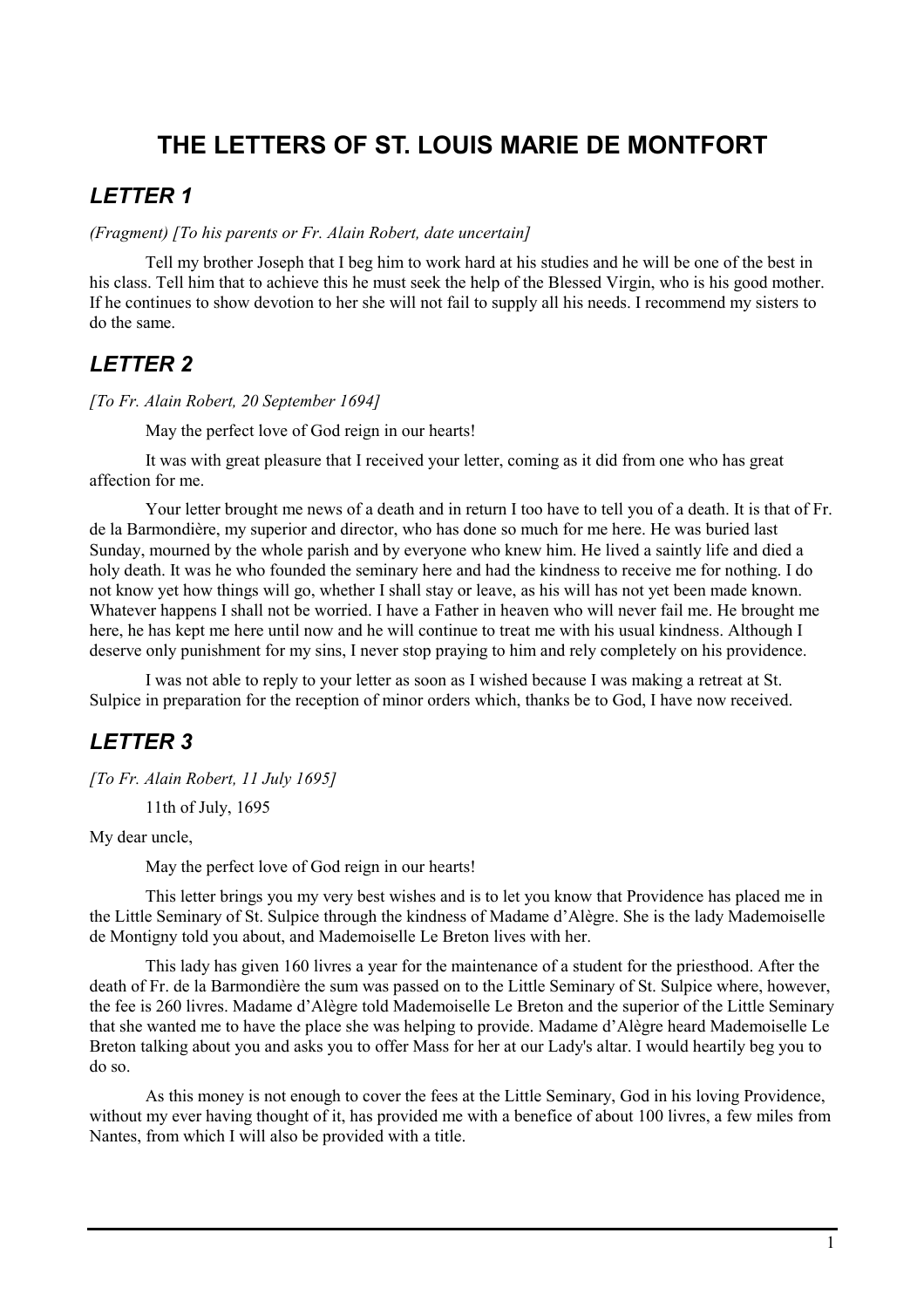Please in my name thank almighty God for the graces he has given me, not just for the temporal blessings, which are not important, but for the eternal ones. May he not enter into judgement with me, for I do not do justice to his graces; I do nothing but offend him day after day.

# *LETTER 4*

#### *[To Fr. Alain Robert, 6 March 1699]*

 Please be kind enough to tell Madame B. that I have received her packet of letters for the Bishop of St. Malo.

 I must admit, my dear uncle, that these various errands distress me and make me feel that I am still living in the world. Would to God that I could be left in peace as the dead are left in their tombs, or the snail in its shell, which, when it is hidden, seems to be something of value, but when it comes out is wretched and disgusting, - which is what I am. Indeed I am worse, for I only spoil things whenever I get involved in them.

 So, please, uncle, I beg you to remember me only in your prayers to God. "Let man not prevail against me; from the unjust and deceitful man deliver me."

Ever yours in our Lord and in our holy Mother, in time and in eternity.

# *LETTER 5*

#### *[To Fr. Leschassier, 6 December 1700]*

To Reverend Fr. Leschassier, Superior of the Seminary of St. Sulpice, Paris.

6th of December, 1700

Dear Reverend Father,

May the perfect love of God reign in our hearts!

 I cannot tell you how much pleasure your short letter gave me. It shows the bond of charity which unites you and my unworthy self, a bond God has established and wishes to maintain. It is with this in mind that I am writing to tell you briefly about my state of mind at the moment. I have not found here what I had hoped for and what led me to leave such a holy place as St. Sulpice, almost against my better judgement.

 My intention was, as yours was too, to prepare for mission-work and especially for teaching catechism to the poor, since this is what attracts me most. But I am not doing that at all and I do not think that I shall ever do it here, for there are very few people in the house and no one has any experience except Fr. Lévêque. He is unable to undertake missions now because of his age and even if his great zeal impelled him to undertake them, Fr. Desjonchères would not allow it as he told me himself. There is not even half the organisation and observance here as there was at St. Sulpice and it seems that as things are, there could never be any improvement. It seems to me that there are four types of people here, whose aims and intentions are quite different:-

(1) There are five people in the community proper of whom two are incapable of any active work.

 (2) There are the parish priests, curates, ordinary priests and laymen who come occasionally for retreats.

(3) There are a few priests and canons who reside here just for a quiet life.

 (4) There are some priests and a great number of young students who go out for theology and philosophy courses - most of them are dressed in lay clothes or without full clerical dress.

 All these different people have their own rule which they have made up by taking what suits them from the common rule. I must admit that it is not Fr. Lévêque's fault that the rule is not kept. He does what he can and not what he would like to do, especially with regard to certain members of the community who dislike his simple, saintly ways.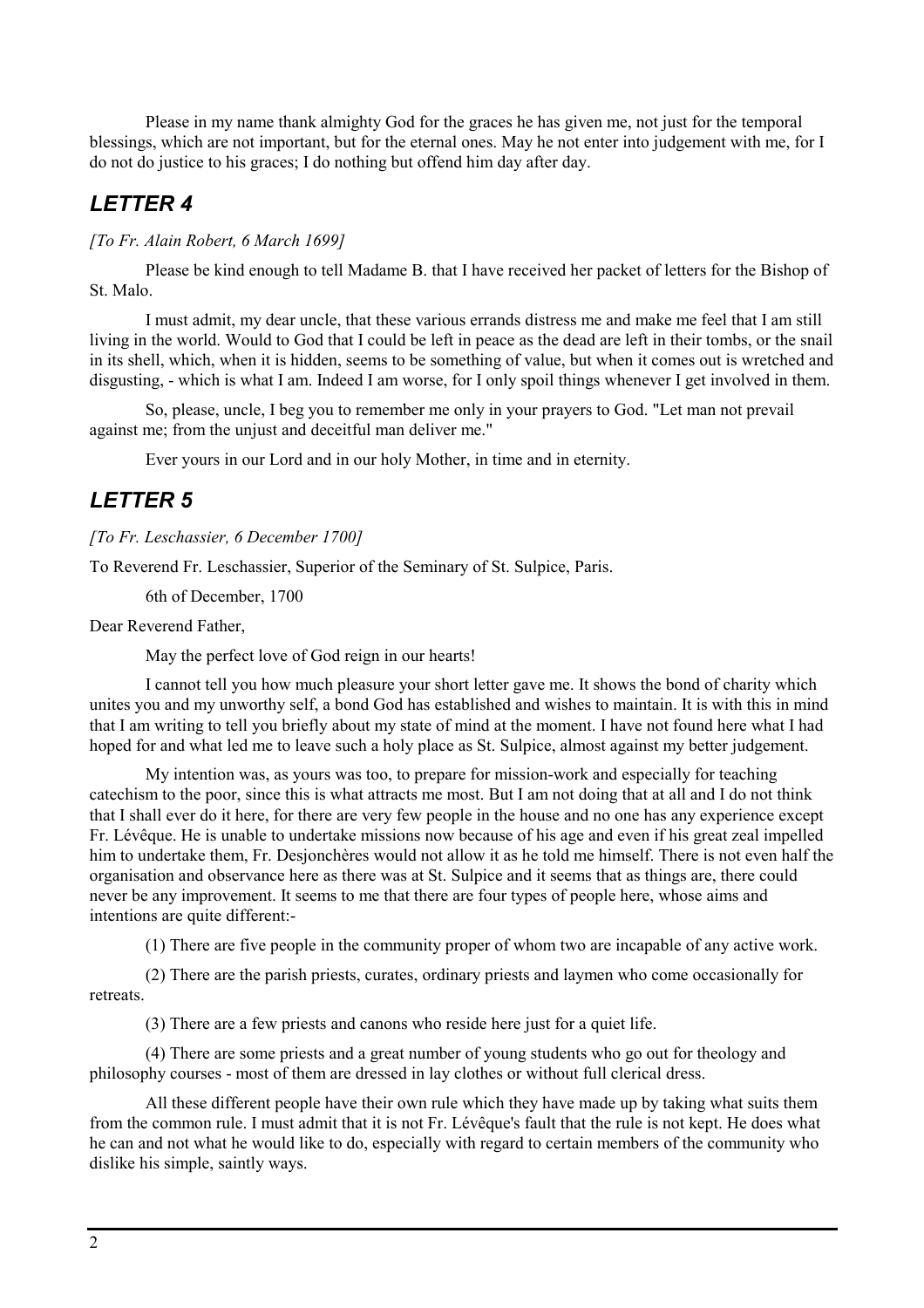With conditions as they are, I find myself, as time goes on, torn by two apparently contradictory feelings. On one hand, I feel a secret attraction for a hidden life in which I can efface myself and combat my natural tendency to show off. On the other hand, I feel a tremendous urge to make our Lord and his holy Mother loved, to go in a humble and simple way to teach catechism to the poor in country places and to arouse in sinners a devotion to our Blessed Lady. This was the work done by a good priest who died a holy death here recently. He used to go about from parish to parish teaching the people catechism and relying only on what Providence provided for him. I know very well, my dear Father, that I am not worthy to do such honourable work, but when I see the needs of the Church I cannot help pleading continually for a small and poor band of good priests to do this work under the banner and protection of the Blessed Virgin. Though I find it difficult, I try to suppress these desires, good and persistent though they may be. I strive to forget them and self-effacingly place myself in the hands of divine Providence and submit entirely to your advice which will always have the force of law for me.

 I still harbour the desire I had in Paris to join Fr. Leuduger, a student of Fr. de St. Brieuc. He is a great missionary and a man of wide experience. Another of my wishes would be to go to Rennes and, with a good priest I know there, work in seclusion at the general hospital, performing charitable services for the poor. But I put aside all these ideas, and always in submission to God's good pleasure I await your advice on whether I should stay here, in spite of having no inclination to do so, or go elsewhere. In the peace of Christ and his holy Mother I am completely at your command.

 I take the liberty of asking you to greet Fr. Brenier for me. If you think it useful, I will tell him what I have told you.

Grignion, priest and unworthy slave of Jesus in Mary.

# *LETTER 6*

*[To Fr. Leschassier, 4 May 1701]* 

To Reverend Fr. Leschassier, Superior of the Seminary of St. Sulpice, Paris.

Poitiers, 4th of May, 1701

May the perfect love of God reign in our hearts!

His Lordship the Bishop of Poitiers has ordered me to write to you as follows.

 On the fourth Sunday in April, I received a letter written at the request of Madame de Montespan, from my sister at Fontevrault, inviting me to be present when she received the Religious habit which was to take place the following Tuesday. I left the same day on foot and arrived at Fontevrault on Wednesday morning, the day after the ceremony.

 During the two days I spent at Fontevrault I was privileged to have several private conversations with Madame de Montespan. She asked me about many things, especially about myself. She asked me what I wanted to do. I answered very simply telling her about the attraction you know I feel to work for my brothers, the poor. She told me that she very much approved of my plans, the more so that she knew from her own experience that instruction of the poor on the personal level was much neglected. She was prepared to give me, if I would accept it, a canonry which was under her authority. I thanked her humbly but promptly assured her that I would never exchange divine providence for a canonry or a benefice. On my refusal, she told me to go and see the Bishop of Poitiers and tell him my plans. Although I had no inclination whatever to satisfy Madame de Montespan's wishes, as much because of the twenty-eight leagues that I should have to travel as for many other reasons, I obeyed her blindly believing this was God's holy will, which was all I wanted.

 I arrived at Poitiers the day before the feast of SS. Philip and James and I had to wait four days to see the bishop who was due to return from Niort.

 During this time I made a short retreat in a little room where I enclosed myself, in the middle of a large town where I knew nobody. I took it into my head however to go to the poorhouse [the general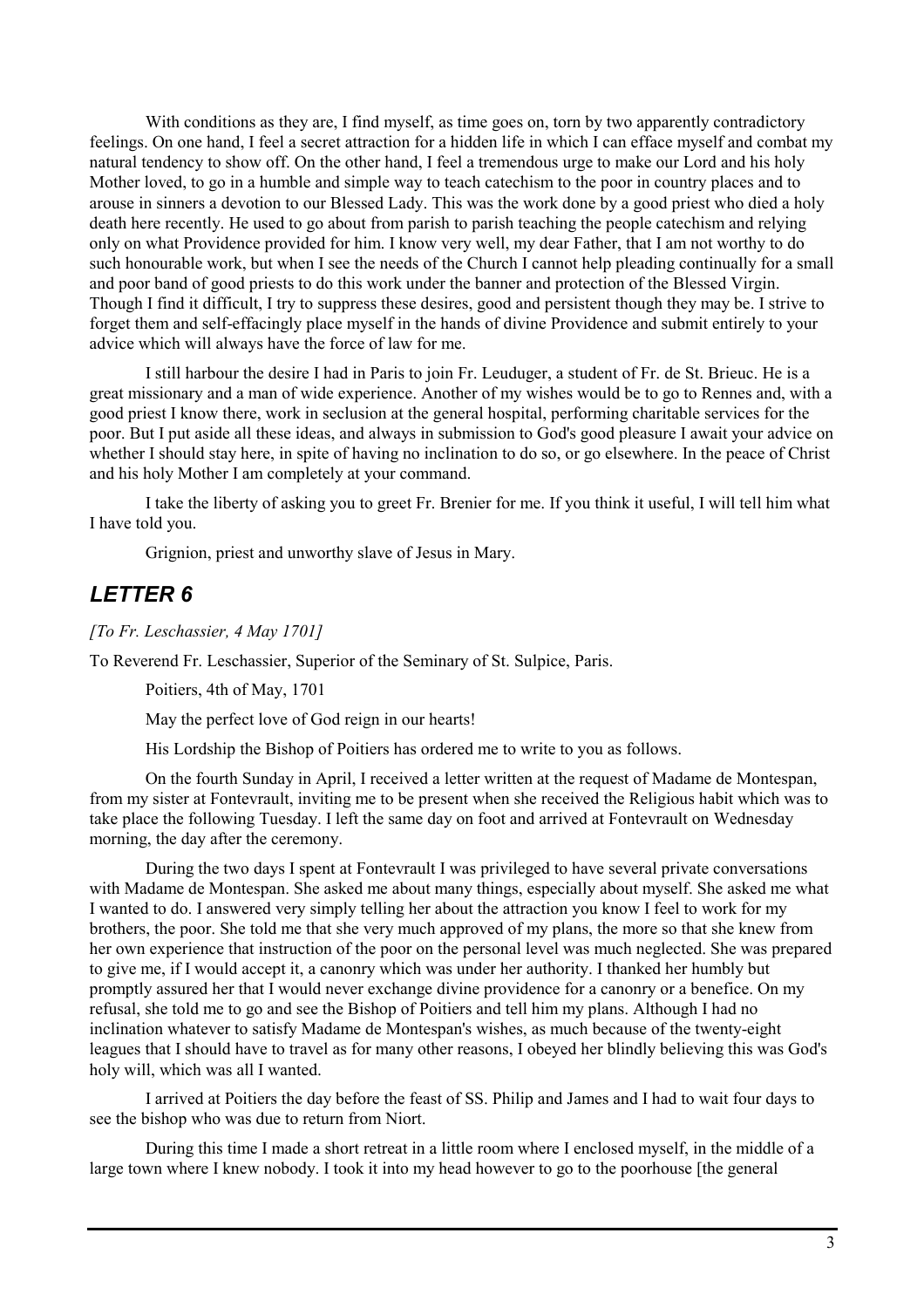hospital] where I could serve the poor physically even if I could not serve them spiritually. I went into their little church to pray and the four hours I spent there waiting for the evening meal-time seemed all too short. However it seemed so long to some of the poor, who saw me kneeling there dressed in clothes very much like their own, that they went off to tell the others and they all agreed to take up a collection for me. Some gave more, some gave less; the poorer ones a denier, the richer ones a sou. All this went on without my knowing anything about it. Eventually I left the church to ask the time of supper and at the same time to ask permission to serve the poor at table. But I misconceived the situation for I discovered that they did not eat together and I was surprised to find out that they wanted to make me an offering and had told the doorkeeper not to let me go away. I blessed God that I had been taken for a poor man wearing the glorious livery of the poor and I thanked my brothers and sisters for their kindness.

 Since then they have become so attached to me that they are going about saying openly that I am to be their priest, that is, their director, for there has not been a regular director in the poorhouse for a considerable time, so abandoned has it become.

 When the bishop of Poitiers returned, I went to greet him, and I told him briefly what Madame had ordered me to say. He listened to me and thanked me rather coldly, which was all I asked.

 But the poorhouse authorities, in the name of all the inmates, presented a petition to Reverend Fr. de la Bournat, the bishop's brother, which impressed both him and the bishop.

So when the bishop spoke to me again, more cordially this time, he ordered me to write telling you this before I returned to Nantes, so that you can judge what I ought to do. I must tell you, Father, that I do wish most sincerely to work for the spiritual welfare of the poor in general but I am not particularly anxious to settle down and be attached to a poorhouse. However I will remain quite open-minded as I only want to do God's holy will. I am ready to sacrifice my time, my health and my life for the souls of the poor in this neglected house, if you think it the right thing for me to do.

 I leave tomorrow, the feast of the Ascension, for Nantes, and trust that I shall never act without your guidance nor ever be without your friendship in Jesus and his holy Mother. In their name I am completely at your disposition.

Grignion, priest and unworthy slave of Jesus in Mary.

 P.S. Please allow me to greet Fr. Brenier, Fr. Lefèvre, Fr. Repars and the whole seminary. I have several times been urged to ask your leave to apply for approval for confessions, but I have been most unwilling to do so, because this difficult and dangerous work requires a special calling.

# *LETTER 7*

*[To Guyonne-Jeanne Grignion, 1701]* 

My dear sister in Jesus Christ,

May the perfect love of God reign in our hearts!

 Even though we are far from each other, we are together in spirit because you are so close to Jesus Christ and his holy Mother, and both you and I are children of divine Providence though I am unworthy to be so called. It would be better to call you a novice of divine Providence because you are just beginning to practise the trust and perfect abandonment which God asks of you. You will be a professed Daughter of Providence only when your abandonment is perfect and your sacrifice complete. God wants you, my dear sister, he wants you to be separated from everything that is not himself, even if it means being deserted by everyone. But be glad and rejoice, you who are the servant and the spouse of Jesus, when you resemble your master and spouse. Jesus is poor; Jesus is abandoned; Jesus is despised and rejected as the refuse of the world. You are indeed happy, Louise Grignion, if you are poor in spirit, abandoned, despised and like refuse cast out from the house of St. Joseph. It is then that you will be truly the servant and spouse of Christ and a truly professed daughter of divine Providence, even if not professed as a religious. What God wants of you, my dear sister, is that you should live each day as it comes, like a bird in the trees, without worrying about tomorrow. Be at peace and trust in divine Providence and the Blessed Virgin, and do not seek anything else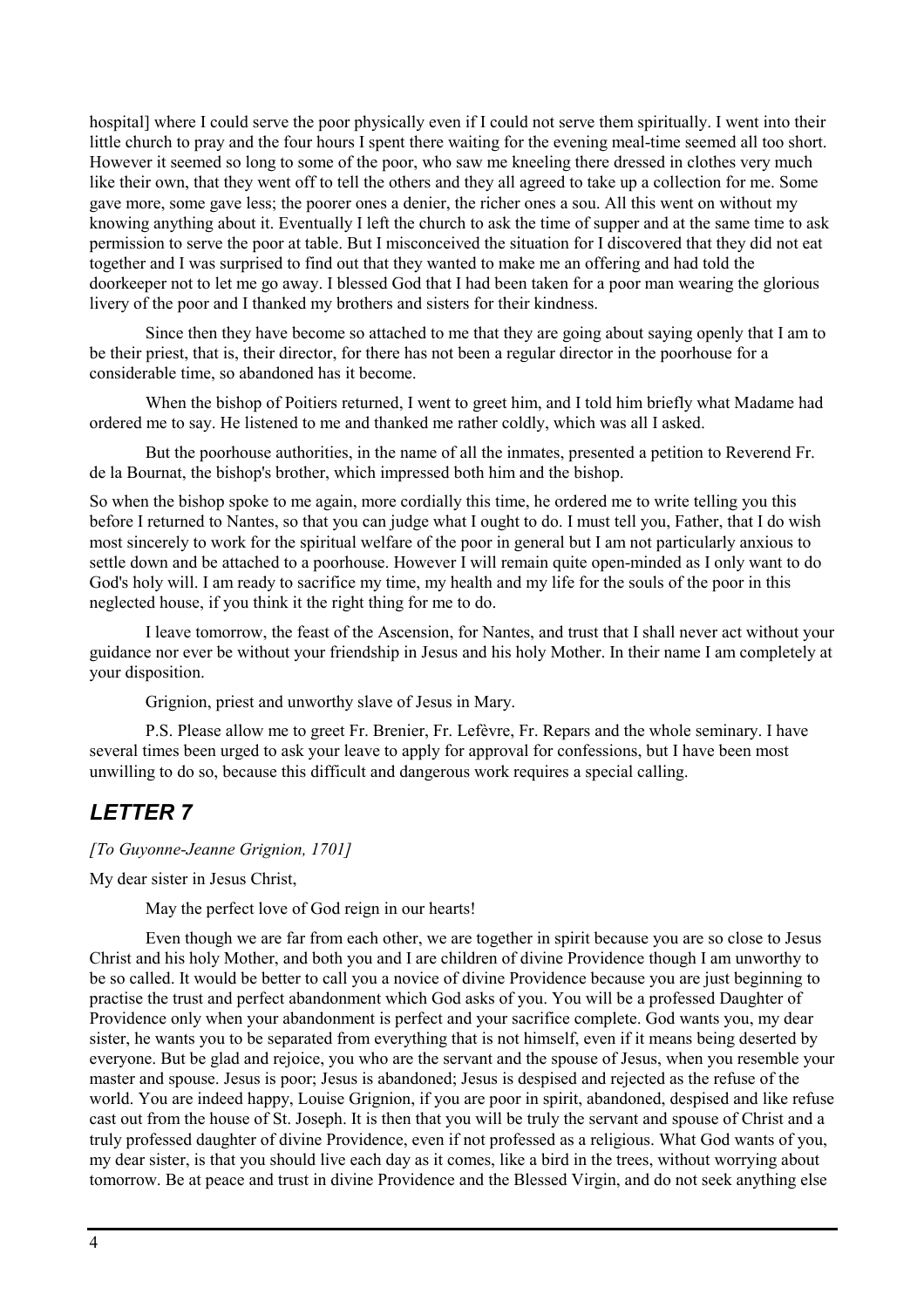but to please God and love him. There is an unshakeable truth, a divine and eternal axiom, as true as the existence of one God (would to God I could engrave it on your mind and heart!): "Seek first the kingdom of God and his justice and all the rest will be added unto you." If you fulfil the first part of this declaration, God, who is infinitely faithful, will carry out the second; i.e. if you serve God and his holy Mother faithfully you will want for nothing in this world or the next. You will not even lack a brother-priest for I will always be with you in my sacrifices so that you may more fully belong to Christ in your sacrifice.

I greet your Guardian Angel. 1701

## *LETTER 8*

*[To Fr. Leschassier, 5 July 1701]* 

5th July 1701

To Reverend Father Leschassier, Superior of the Seminary of St. Sulpice, Paris.

Dear Reverend Father,

May the perfect love of God reign in our hearts!

 As I must be faithful in telling you everything if you are to arrive at a definite decision, you must know that Fr. (René) Lévêque and Fr. des Jonchères sent me to a very neglected parish in the country. I stayed there for ten days taking the children for catechism twice a day and giving three sermons. God in his goodness and his holy Mother blessed my work.

 Because of this work, Fr. des Jonchères and Fr. Lévêque who know of the Poitiers affair told me to write to you and they have offered to give me material help and use their influence to have me sent to the most neglected parishes of the diocese to carry on the work I began so well at Grandchamps (that is the name of the parish) or rather, to carry on the work that divine Providence and the Blessed Virgin began despite my weakness. Dear Father, I find so much wealth in Providence and so much strength in the Blessed Virgin that my poverty is amply enriched and my weakness strengthened. Without these two supports I could do nothing.

Obediently yours in Jesus and Mary,

Grignion, priest and unworthy slave of Jesus in Mary.

# *LETTER 9*

*[To Fr. Leschassier, 16 September 1701]* 

16th of September, 1701

To Reverend Father Leschassier, Superior of the Seminary of St. Sulpice, Paris.

Reverend and dear Father in Jesus Christ,

May the perfect love of God reign in our hearts!

 The pressing and the repeated requests of the inmates of the poorhouse in Poitiers and the wishes of the Bishop of Poitiers and of Madame de Montespan, upon whom my sisters depend so much, oblige me to trouble you again and express my feelings to you in all simplicity and without any prejudice, as I wish to remain completely impartial to everything except what obedience requires of me.

 I have been working without a break for the last three months in the parishes to which Fr. Lévêque and Fr. des Jonchères sent me. At the moment I am writing to you from the parish of Le Pellerin. God and his holy Mother have condescended to use my ministry to do some good. There is a lot to be done here, as indeed there is everywhere, but there are also plenty of workers, besides two retreat houses, one for men and one for women, and three, if not four, missionary societies.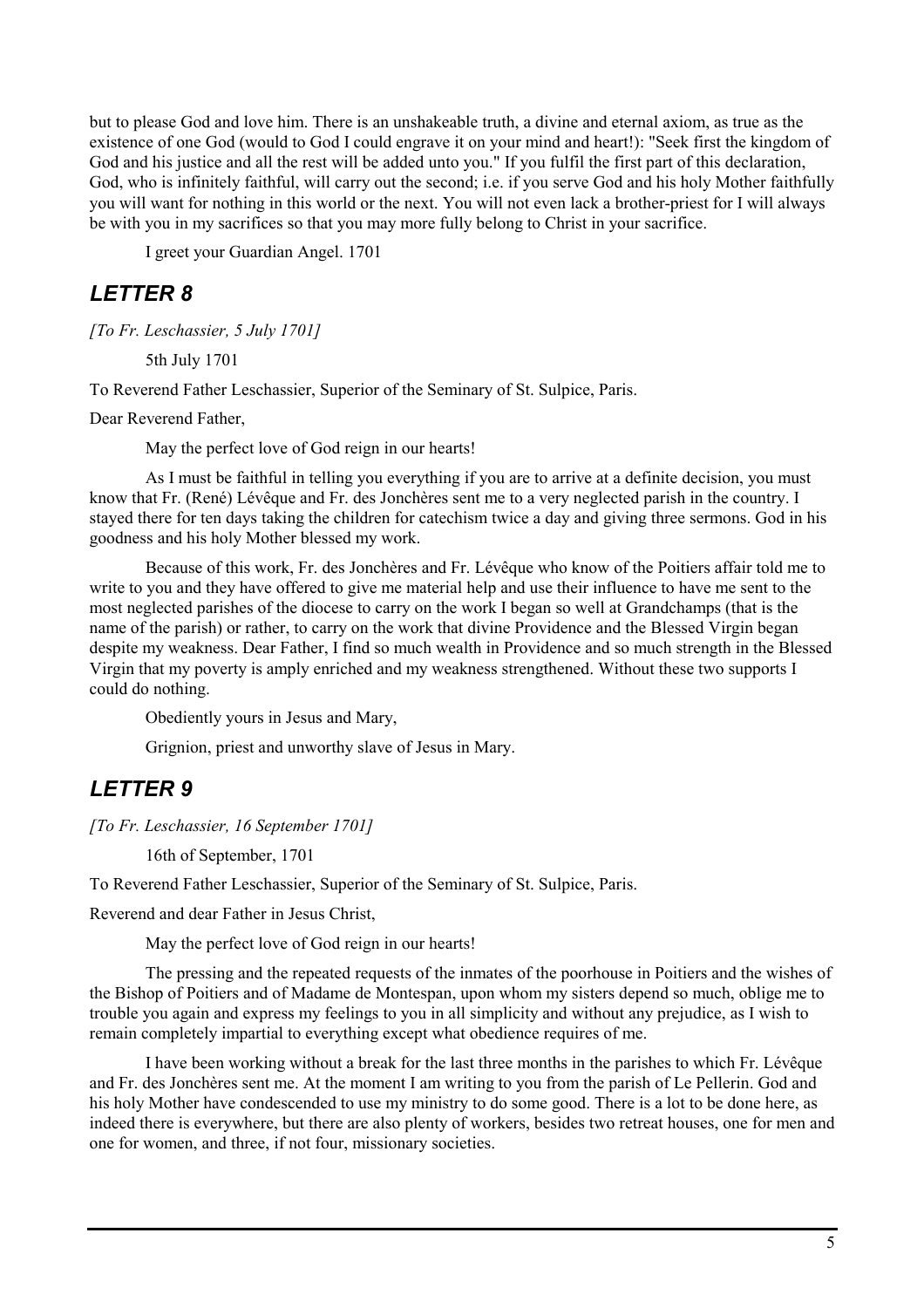As you know, I have not the slightest inclination to stay in the St. Clément community. Only obedience keeps me here. Fr. (René) Lévêque, who knows this very well for after you I follow his guidance in all I do, has pointed out to me that since God in his goodness has not called me to be a permanent member of a community which works for priests, I should look for a little place to which I can retire from time to time after the short missions which are assigned to me by obedience. He said at the time that he would willingly give me a small room, but I doubt whether this comes from the heart.

 Meanwhile the Bishop, like the poor of Poitiers, has written to ask me to work in his poorhouse. But I have no inclination at all to lead an enclosed life.

 The diocese of Poitiers needs workers much more than this one does. I have seen this for myself and it has surprised me. But I am not being asked to help in general ministry but only to do a specific work. The only thing that would make me want to go to the poorhouse at all would be the hope of being able to extend my work later into the town and the countryside and so be able to help more people. When I am teaching catechism to the poor in town and country, I am in my element.

 Since I have been here, divine Providence has asked me to find a place for another of my poor sisters and has established spiritual ties between me and several other persons who are sinners like myself, as well as with a number of devout souls. This then is the state of my affairs but I consider blind obedience to your wishes as my greatest duty and my greatest desire.

 May I assure you, dear Father in Jesus Christ, that I am completely at your command, and entirely yours.

Grignion, priest and unworthy slave of Jesus in Mary.

# *LETTER 10*

*[To Fr. Leschassier, 3 November 1701]* 

Poitiers, 3rd of November, 1701.

To Reverend Father Leschassier, Superior of the Seminary of St. Sulpice, Paris.

Reverend and dear Father in Jesus Christ,

May the perfect love of God reign in our hearts!

 I am in the junior seminary at Poitiers where the Bishop has found me a place while waiting for the poorhouse authorities to receive me. For almost a fortnight I have been teaching catechism to the beggars of the town with the approval and help of the Bishop. I visit the inmates of the prisons and the sick in the hospitals preaching to them as well as sharing with them the alms I receive.

 The poorhouse for which I am destined is a house of discord where there is no peace whatever. It is also a house of privations, lacking temporal and spiritual goods. But I trust that our Lord, through the intercession of my good Mother Mary, will turn it into a holy place, one that will become rich and peaceful. So you see I am in great need of your help.

 The matrons of the poorhouse want me to have my meals with them as some of my predecessors did. But I won't hear of it. Am I doing the right thing?

 I explained to the Bishop that even in the poorhouse I do not want to be separated from my mother, divine Providence, and with this in mind I am happy to share the meals of the poor and to have no fixed salary. The Bishop agreed heartily to this and offered to act as a father to me. Have I done the right thing?

 I am continuing here several things I did at Nantes. I am sleeping on straw; I do not have any lunch and I do not eat much in the evening. I am keeping very well. Am I doing the right thing? May I take an extra discipline once a week besides the usual three times, or alternatively, may I wear a horsehair belt one or twice?

 I take the liberty of greeting Fr. Brenier and humbly thank him. Only God knows all the good he has done for me, and all you have done for me too. I am always your obedient servant in Jesus and Mary.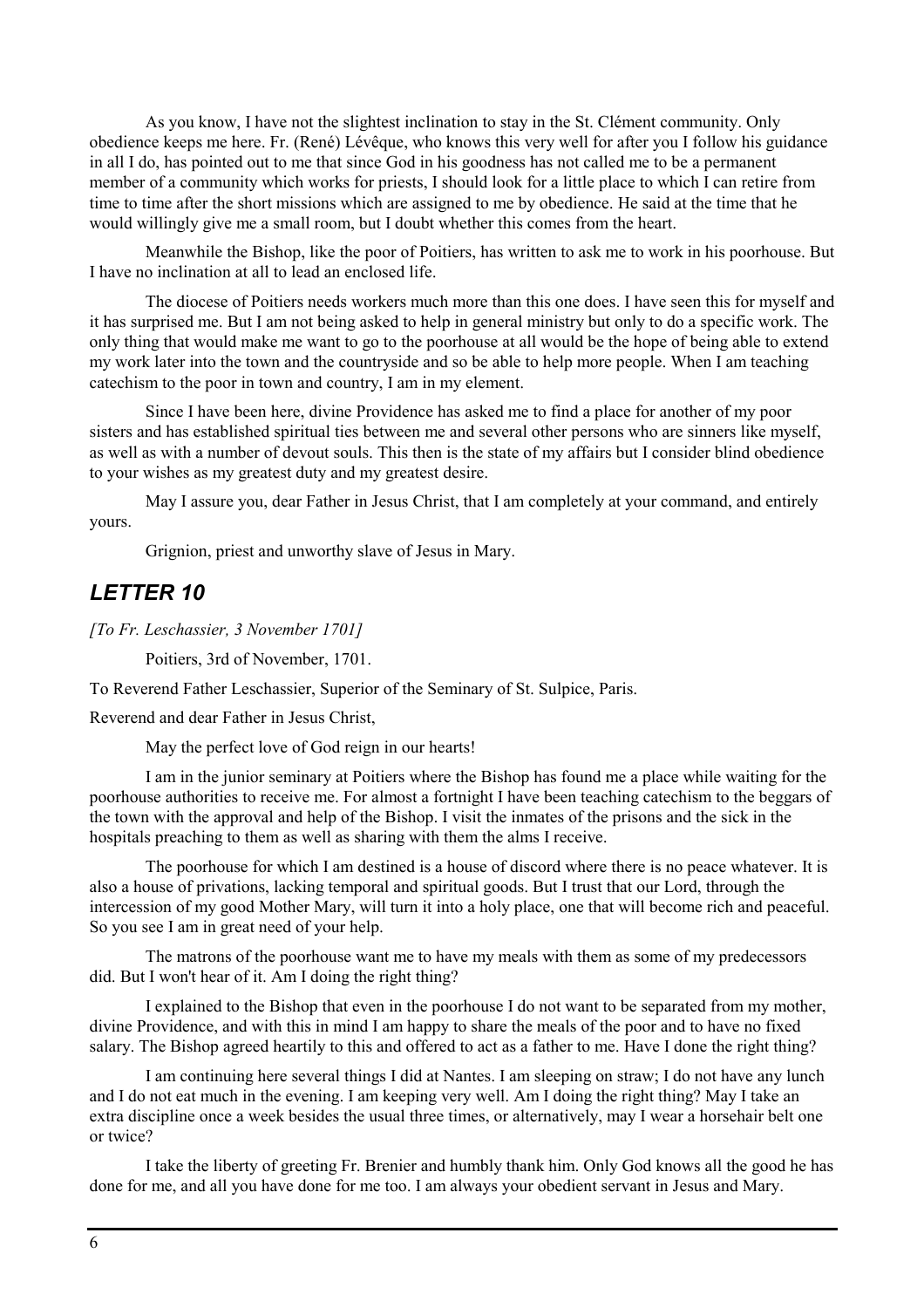Grignion, priest and unworthy slave of Jesus in Mary.

I greet your Guardian Angel.

# *LETTER 11*

*[To Fr. Leschassier, 4 July 1702]* 

To Fr. Leschassier, Superior of the Seminary of St. Sulpice, Paris.

General Hospital, Poitiers, 4th of July, 1702.

Dear Reverend Father in Jesus Christ,

May the perfect love of God reign in our hearts!

 If I have not written to you for such a long time, it is not because I have forgotten how good you have always been to me nor is it through lack of obedience to the advice I am given here by the priest who takes your place as my spiritual director. The reason is that I was afraid of troubling you, dear Father. I now want to let you know about some of the difficulties and disagreements which are a daily occurrence since I arrived here. Here is a short but truthful account of my conduct and actions. Fr. Lévêque, who is a spiritual father to me, second only to yourself, had given me some extra money to cover the expenses of my journey to Poitiers. This I gave away to the poor before I left Saumur where I stayed to make a novena, and consequently I arrived at Poitiers without a penny. The late Bishop gave me a hearty welcome and arranged board and lodging for me in the seminary until he could get me admitted into the poorhouse. In the meantime, for about two months, I gave instructions to the beggars that I encountered in the town and lived entirely at his Lordship's expense. First I taught them in the church of St. Nicholas and then, as their numbers increased, I gathered them every day in the market hall and heard the confessions of many of them in the church of St. Porchaire.

 The bishop, unable to resist the insistent appeals of the poor any longer, allowed me to go to them shortly after All Saints Day. I entered this poorhouse, or rather this poor Babylon, quite determined to bear in union with Jesus Christ my Saviour the cross that would not fail to fall to me if this work was really God's work. All that I had been told by a number of experienced priests of the town to dissuade me from going to this ill-regulated house only increased my determination to undertake this work despite my own inclinations which have always been and still are for mission work.

When I got there, all those connected with the house from the director down to the most humble worker and the entire town rejoiced and looked upon me as a man sent by God to put an end to the prevailing abuses. The directors with whom I was working, not indeed as an equal but as an inferior, gave me full liberty in the drawing up and the observance of the rules I wanted to introduce. Even the Bishop and the committee allowed me to serve the poor in the refectory and to go round the town begging for something extra for them to eat with the dry bread they were usually given. I did this for three months, enduring opposition and snubs, which went on increasing day after day to such an extent that ultimately through the disapproval of a certain gentleman and the matron of the workhouse I was obliged to give up providing food for the dining-room of the poor. In giving this up, I acted in obedience to my director (the one replacing you) although the re-organisation of the dining-room had been a great help to the administrators of the establishment. This particular gentleman, embittered against me without any legitimate reason as far as I know, used to snub me and insult me in the house and discredit my behaviour in the eyes of the administration and even of the townsfolk. His actions drew upon him the resentment of the poor, who all loved me with the exception of a few perverted ones who backed him against me. During this painful period, I kept silent and lived in retirement putting my cause into the hands of God and relying on his help, in spite of opposite advice given to me. To this end I went for a week's retreat to the Jesuits, confident that our Lord and his holy Mother would take my cause in hand. I was not wrong in my expectation: when I came back I found this gentleman ill and he died a few days later. The matron, a young and sturdy person, also died a short time afterwards. More than eighty of the poor inmates fell ill and some of them died, and the whole town began to say that there was a plague in the poorhouse and that the place was cursed.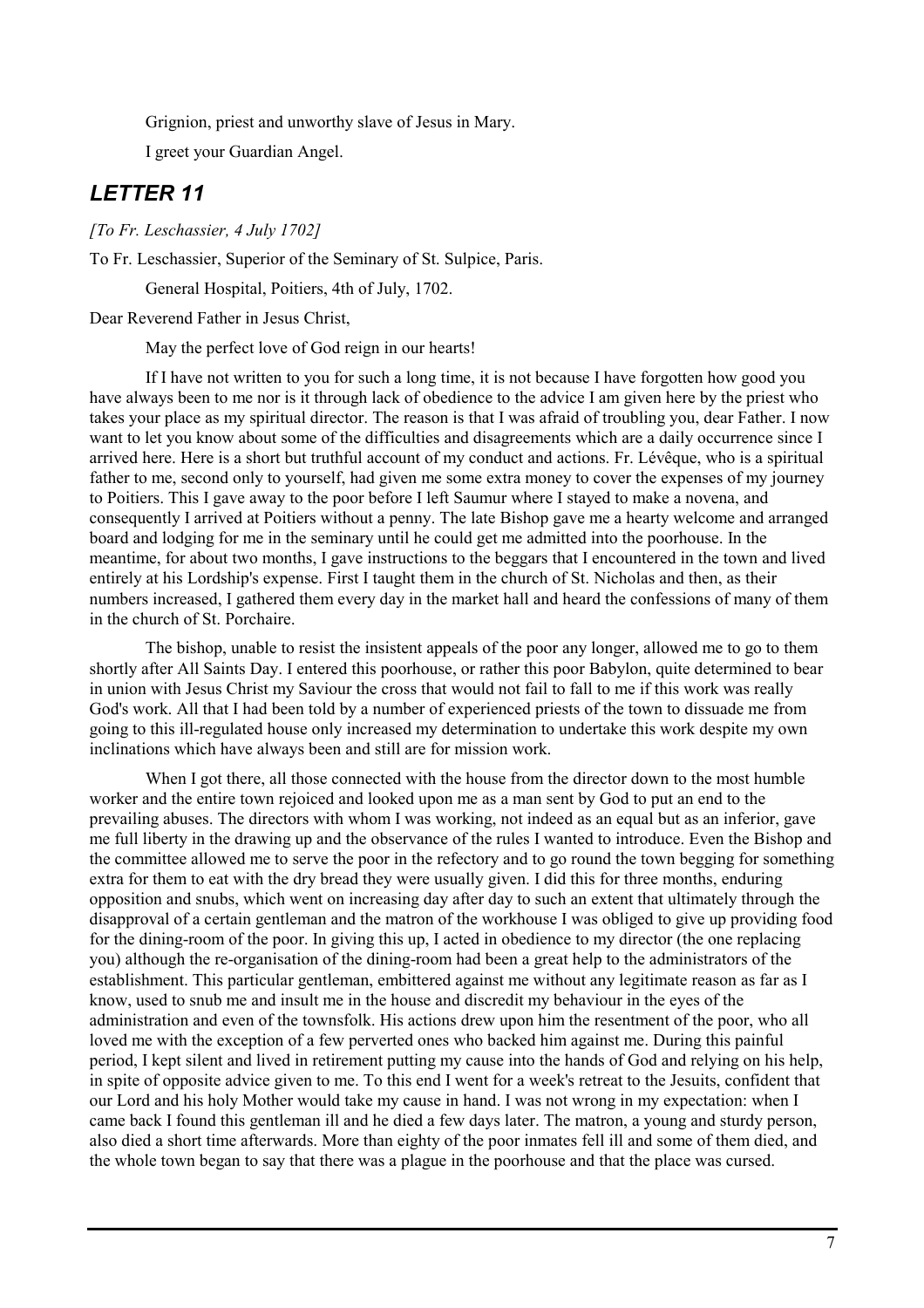Through all this period of sickness, and in spite of my involvement with the dying, I was the only one not to be affected by the disease.

 Since the death of these two people I have still been subjected to cruel persecution. One of the poor inmates, haughty and full of arrogance, placed himself at the head of a few perverted characters and set himself up in opposition to me, pleading his case with the administrators against me, condemning my behaviour because I spoke my mind openly but always kindly to them, concerning their drunkenness and quarrelling and the scandal they were giving.

 Though I do not receive anything for my sustenance, not even a piece of bread, being fed by the charity of strangers, scarcely any one among the administrators takes the trouble to correct the vices and disorders in the place. Most of the administrators think of nothing except providing for the temporal state of the house and are quite unconcerned about the spiritual welfare of the inmates.

 Yet, to tell the truth, in spite of all these difficulties that I am briefly outlining to you, God has deigned to work wonderful conversions through me both inside and outside the house. Times set for rising and retiring, for prayer together, for Rosary in common, for eating together, for singing hymns, even for mental prayer for those wanting it: all these still subsist in spite of opposition. Since I arrived here it has been like preaching a mission every day. From morning till night I am hearing confessions and giving advice to a constant stream of people. Almighty God, my Father, whom I am serving in spite of my great unworthiness, has enlightened me to a degree I have never experienced before. He has given me the gift of making myself clear, a facility for speaking without preparation, a good health and a great capacity for sympathizing with everyone. This is why I am so highly praised by nearly everyone in the town, which, incidentally, can be a very great danger for my own salvation. I do not allow any woman to enter my room, not even the lady administrators of the poorhouse.

 I nearly forgot to tell you that I give a talk to 13 or 14 schoolboys every week for an hour. These boys are the elite of their college. The late bishop approved of this.

 In the poorhouse there is a quick-witted girl who is the craftiest and proudest girl I have ever met. She it is who has caused all the trouble. I am afraid that Msgr. de la Poype, like his predecessor, has been greatly deceived by her, because he was too credulous. If you judged it proper you could warn him about this.

 Dear Father, I beg you to honour me with a letter. I remain always submissive to you. If I am deprived of your advice, it is only be force of circumstances.

I remain,

Yours very obediently,

L. Grignion, priest and

unworthy slave of Jesus in Mary.

P.S. I greet Fr. Brenier and thank him. I greet Frs. Repars, Lefèvre and everyone in the seminary, especially Fr. Lévêque for whom I have the same sentiments as I have for you.

# *LETTER 12*

*[To Guyonne-Jeanne Grignion, Autumn 1702]* 

My dear sister in Jesus Christ,

May the perfect love of God reign in our hearts!

 Permit my heart to join yours in a flood of joy and my eyes to shed tears of gratitude and my hands to describe on paper the happiness which transports me.

 My last visit to Paris was not fruitless and the crosses and rejection you suffered in the past were not in vain for the Lord has been merciful to you. You prayed to him and he has heard you. You are now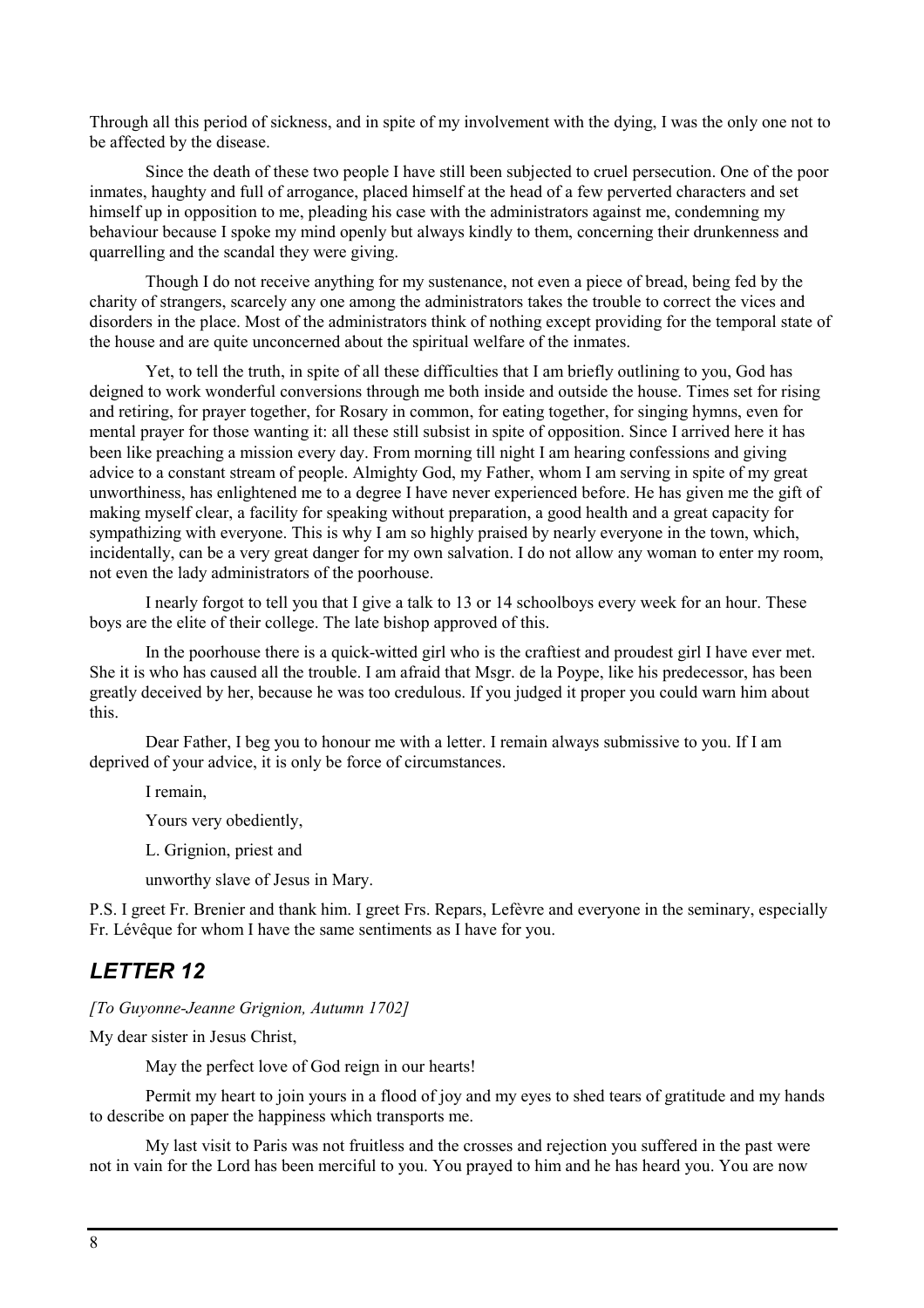immolated, truly, deeply and for ever. Let no day pass without offering yourself in sacrifice as a victim. Spend more time before the altar praying than in resting and eating, and be brave, my dear.

 Continue asking pardon of God and of Jesus, the eternal High Priest, for the offences I have committed against his divine majesty in the Blessed Sacrament.

 I greet your Guardian Angel who is the only one who has stood by you all the way. I am as entirely yours as there are letters in the words I write provided you are just as often sacrificed and crucified with Jesus Christ, your only love, and with Mary, our good Mother.

De Montfort, priest and slave of Jesus in Mary.

## *LETTER 13*

*[To a Sister of the Blessed Sacrament, Autumn 1702?]* 

What an inspiring letter! It speaks only of happening marked with the cross. Whatever human nature and reason may say, without the cross there will never be any real happiness nor any lasting good here below until judgement day.

 You are having to bear a large, weighty cross. But what a great happiness for you! Have confidence. For if God, who is all goodness, continues to make you suffer he will not test you more than you can bear. The cross is a sure sign that he loves you. I can assure you of this, that the greatest proof that we are loved by God is when we are despised by the world and burdened with crosses, i.e., when we are made to endure the privation of things we could rightly claim; when our holiest wishes meet with opposition; when we are afflicted with distressing and hurtful insults; when we are subjected to persecution, to having our actions misinterpreted by good people and by those who are our best friends; and when we suffer illnesses which are particularly repugnant, etc.

 But why should I tell you things which you know better than I, for you understand and experience all of them.

 If Christians only knew the value of the cross, they would walk a hundred miles to obtain it, because enclosed in the beloved cross is true wisdom and that is what I am looking for night and day more eagerly than ever.

 O good Cross, come to us for God's greater glory! This is my frequent prayer dictated by my heart in spite of my weakness and my many infidelities. After Jesus, our only love, I place all my trust in the cross.

 Please tell N. that I adore Christ crucified in her, and I pray God that she will think of herself only to offer herself for more painful sacrifices.

# *LETTER 14*

#### *[To a religious Sister, date unknown]*

What can I say to you, my dear mother, in reply to your letter except to repeat what the Holy Spirit tells you every day. Love to be humbled and being given scant respect, love the hidden life, love silence, be the silent one who offers Jesus in the Blessed Sacrament, love divine Wisdom, love the Cross. I am opposed and restricted in everything I do. Thank God in my name for the crosses he has given me and which he keeps within limits to suit my weakness, etc.

# *LETTER 15*

#### *[To Marie-Louise Trichet, April/May 1703?]*

My dear daughter in our Lord Jesus Christ,

May the perfect love of God reign in our hearts with divine Wisdom.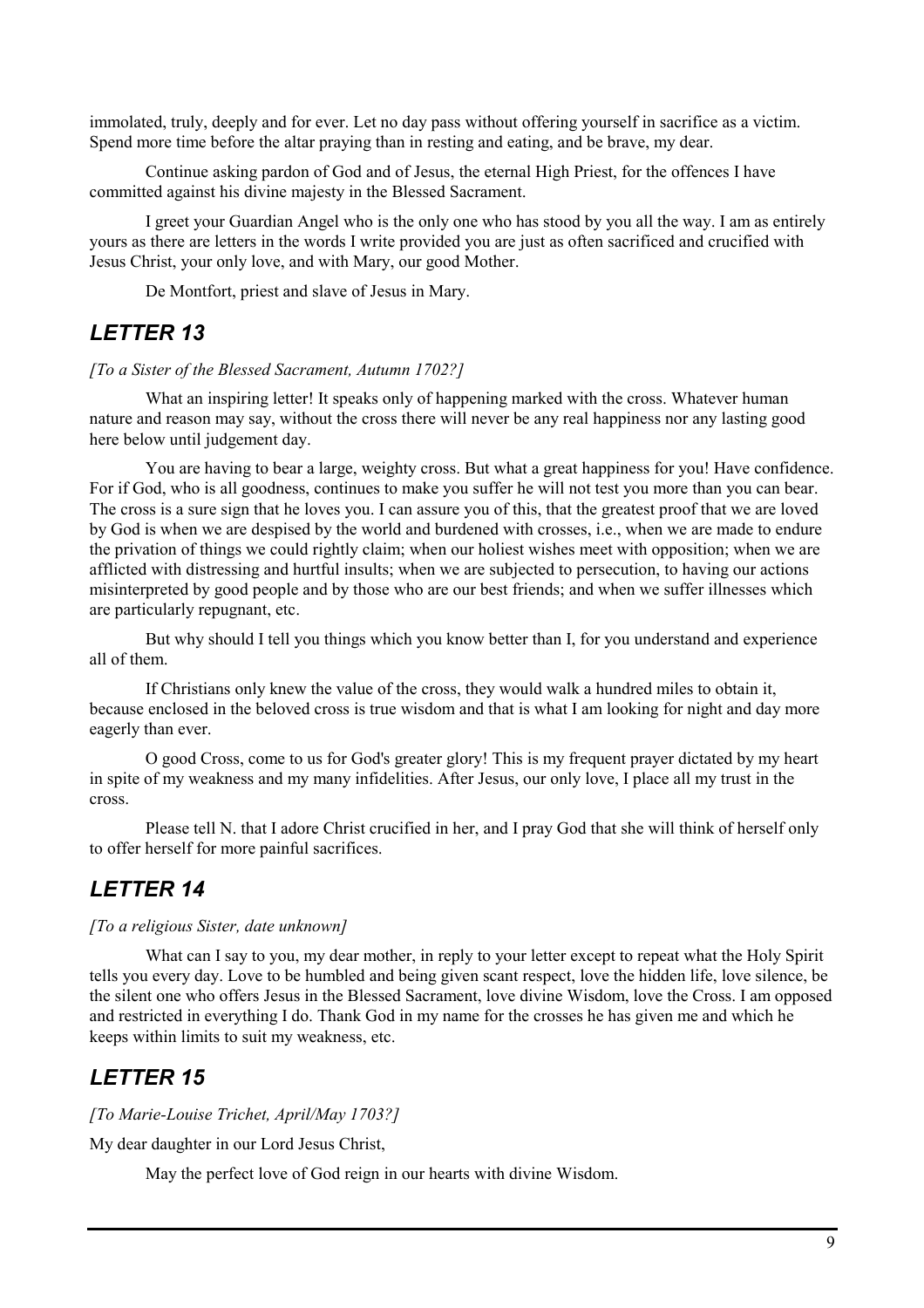I know from what I am experiencing more than from your letter that you are continuing to pray to Jesus, your spouse, for this wretched sinner. I can only show my thanks by praying for you in return, especially when I hold the Holy of Holies in my unworthy hands each day at the altar. Keep on praying, even increase your prayers for me; ask for extreme poverty, the weightiest cross, abjection and humiliations. I accept them all if only you will beg God to remain with me and not leave me for a moment because I am so weak. What wealth, what glory, what happiness would be mine if from all this I obtained divine Wisdom, which I long for day and night!

 I will never cease asking for this boundless treasure and I firmly believe that I shall obtain it even were angels, men and demons to deny it to me. I believe strongly in the efficacy of your prayers, in the loving kindness of our God, in the protection of the Blessed Virgin, our good Mother; I believe too that the needs of the poor are too urgent and the promises of God too explicit for me to be making a mistake in seeking Wisdom. For even if the possession of divine Wisdom were impossible, according to the ordinary workings of divine grace, which is not the case, it would become possible because of the insistence with which we ask for it. Is it not an unchangeable truth that everything is possible to him who believes?

 Another thing that makes me say that I shall possess Wisdom is the fact that I have encountered and still encounter so much persecution night and day.

 So, my dear daughter, I ask you to enlist some good souls among your friends into a campaign of prayer especially from now until Pentecost, and to pray together for an hour on Mondays from one to two o'clock. I will be praying at the same time. Write and send me their names.

 I am at the General Hospital where there are five thousand poor people. I have to make them live for God and I have to die to myself. Do not think that I have become indifferent or grown cold towards the poor of Poitiers, for my Master led me there in spite of myself. He has his plan in all this and I adore his plan, though I do not understand it. Do not think either that material plans or any particular person keep me here; no, my only friend here is God. Those friends I once had in Paris have deserted me.

 I have not counted on the goods that were to come to me from Madame de Saint André, nor shall I count on them. I do not even know whether she is in Paris, nor where she lives. I am as happy to die to myself here as I am happy to die in the minds of some people in Poitiers, as long as I find God alone there. I repeat, God alone.

I firmly believe that you will be a religious. Trust and pray.

## *LETTER 16*

*[To Marie-Louise Trichet, 24 October 1703?]* 

24th October 1703

My dear daughter,

May the perfect love of God reign in our hearts!

 Please do not think that the distance between us and my apparent silence mean that I have forgotten your charity towards me and the charity I owe you. Your letter tells me that your wishes are just as strong and eager and as persistent as ever. This is a sure sign that they are from God. So you must put your trust in God. Be sure of this, that you will obtain from him even more than you think. Heaven and earth would pass away before God would break his promises and allow anyone who hoped in him to be frustrated in their hopes.

 I feel that you are still asking God that by crosses, humiliations and poverty I may acquire divine Wisdom. Be brave, my dear daughter, be brave. I am grateful to you; I feel the effects of your prayers for I am infinitely more impoverished, crucified and humiliated than ever. Both men and demons in this great city of Paris are waging against me a war that I find sweet and welcome. Let them slander me, scoff at me, destroy my good name, put me into prison; these are precious gifts, tasty morsels, great and wonderful things. They form the accoutrements and retinue of divine Wisdom which he brings into the lives of those in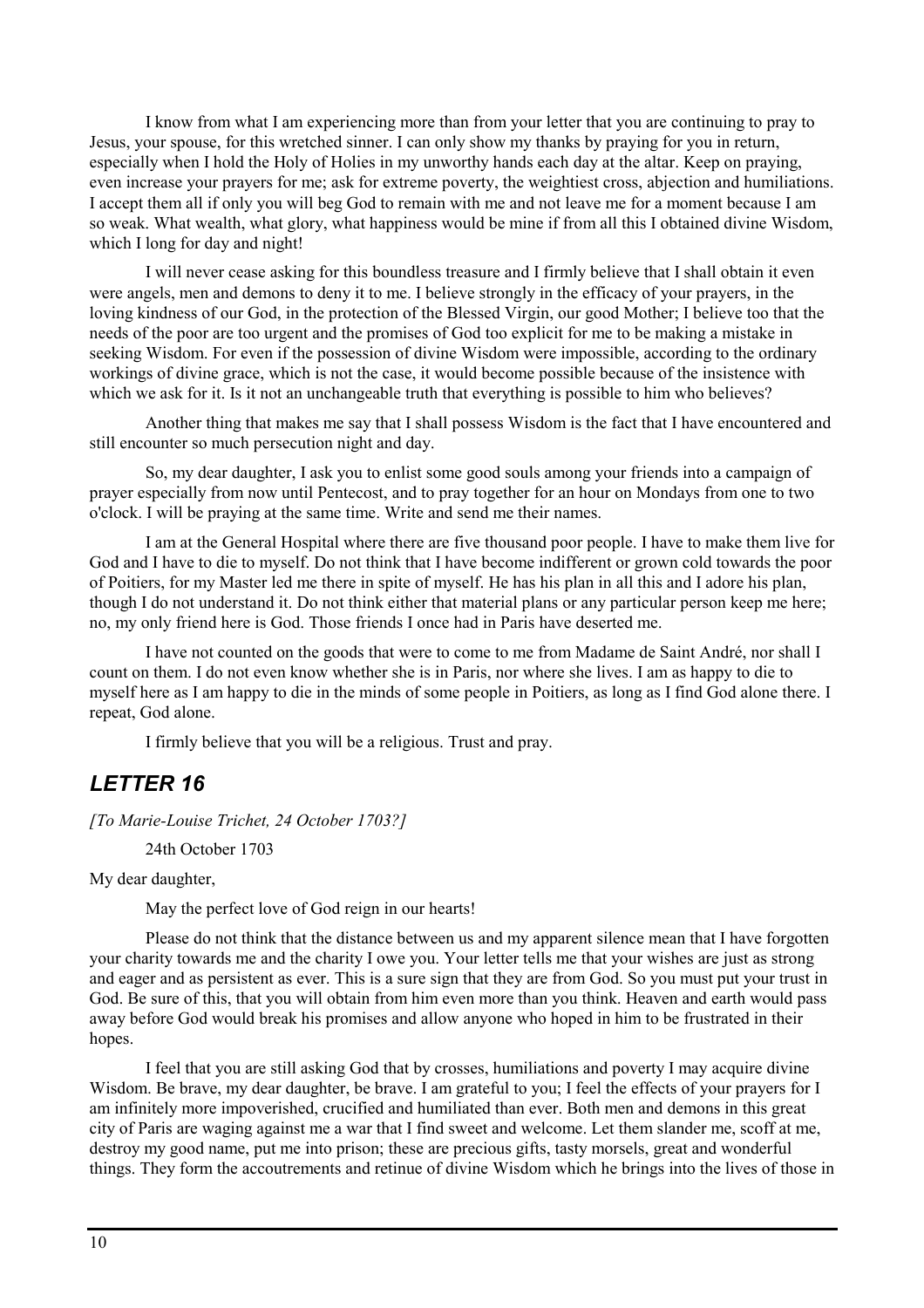whom he dwells. When shall I possess this lovable and mysterious Wisdom? When will Wisdom come to live in me? When shall I be sufficiently equipped to serve as a place of rest for Wisdom in a world where he is rejected and without a home?

 Who will give me this bread of understanding with which Wisdom nourishes great souls? Who will give to drink of the chalice from which Wisdom quenches the thirst of those who serve him? When shall I be crucified and lost to the world?

 My dear child in Jesus Christ, do not fail to reply to my requests and fulfil my wishes. You can do it, yes, you can do it, along with some of your chosen friends. Nothing can resist your prayers. Even God himself, great though he be, cannot resist. Fortunately for us, he has shown that he can be moved by a lively faith and a firm hope. So pray, entreat God, plead for me to obtain divine Wisdom. You will obtain it completely for me; of this I am quite convinced.

# *LETTER 17*

*[To Sr. Catherine of St. Bernard (Guyonne-Jeanne), 1703?]* 

My dear sister,

May the perfect love of God reign in our hearts!

 I am delighted to hear about the illness which God has sent you to purify you like gold in a furnace. You are to become a victim, offered on the altar of the King of Kings for his eternal glory.

What a sublime destiny! What a noble calling! I almost envy you your good fortune.

 Now how can this victim be entirely acceptable if it is not completely free from every stain, even the smallest? The most Holy One sees stains where creatures only see beauty. His mercy forestalls his justice for he purifies us by sickness which acts as a furnace in which he purifies his chosen ones. You are indeed blessed if God decides to purify you himself, preparing his victim as he himself wishes. Think of the many he leaves to themselves or to others to be cleansed. Think of the many who are accepted as victims without passing through God's trials and his purifying siftings. Be brave then and take courage. Don't be afraid of the devil who will often tell you while you are ill that you will never be professed because of your indisposition, that you will have to leave the monastery and go back to your parents, that you will be left without a home and you will be a burden to everyone. Let your body suffer but let your heart be firm, for nothing is better for you at the moment than sickness. Pray that I may receive divine wisdom and get others to pray.

I am all yours in Jesus and Mary. Your brother etc.

# *LETTER 18*

*[To Sr. Catherine of St. Bernard (Guyonne-Jeanne), 27 October 1703]* 

My dear sister in Jesus Christ,

May the perfect love of God reign in our hearts!

 I thank God every day for the mercy he shows you. Try to respond to him by accepting faithfully what he asks of you. If God does not open the door of the convent for you, then you must not go in, for even if you were given a golden key made especially to open the door, it would become for you the door of hell.

 To be a Daughter of the Blessed Sacrament is a special vocation for her ideals are very high. The true Sister of the Blessed Sacrament is a real victim, body and soul. Continual and total self-sacrifice is her food; her body is sacrificed by fasting and watching before the Blessed Sacrament and her soul by obedience and self-abandonment. In a word, she dies daily as she lives this life, but by dying she acquires true life. Do all you are asked to do in this house.

All yours. De Montfort.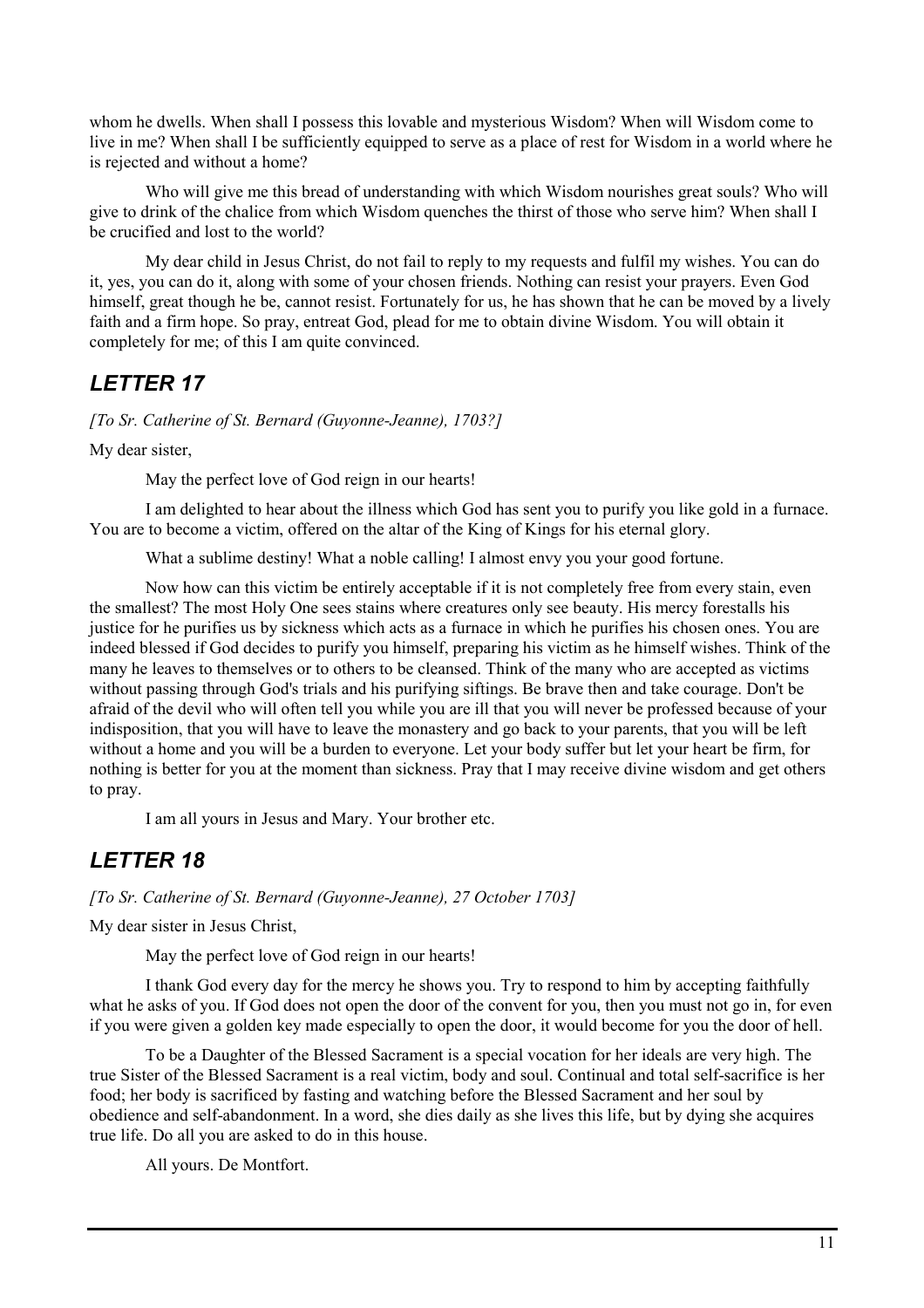# *LETTER 19*

*[To Sr. Catherine of St. Bernard (Guyonne-Jeanne), mid-March 1704]* 

Dear Victim in Jesus Christ,

May the perfect love of God reign in our hearts!

 I cannot thank God enough for the grace he has given you in making you a perfect victim of Jesus Christ, an adorer of the Blessed Sacrament and one who is called to atone for so many bad Christians and unfaithful priests.

What an honour it is for your body to be spiritually sacrificed in the hour of your adoration before the Blessed Sacrament! What a privilege for your soul to do here below what the angels and saints are doing in heaven so sweetly and gloriously although you have not their understanding nor their light of glory but only the feeble light of faith. Faithful adorers give so much glory to God here on earth but they are so few, for even the very spiritual want to taste and see, otherwise they lose interest and slacken off. But "faith alone suffices."

 But you, faithful child of the Blessed Sacrament, what profit, what wealth, what pleasure is yours kneeling at the feet of this generous and inestimable Lord of Lords! Be brave, take courage, enrich yourself and rejoice as you burn yourself out each day like a lamp. The more you give yourself, the more God will give of himself to you. Now that I have congratulated you, don't you think that I ought to congratulate myself too - if not because I am your brother, then at least because I am your priest? It is a source of happiness and a great honour for me to have someone so near to me offering loving sacrifices to make up for the faults I have, alas, so often committed against Jesus in the Blessed Sacrament, by half-hearted communions and the times I have forgotten him or neglected him. You and all the good mothers are a source of great rejoicing for me because you have obtained graces for me and for so many other unworthy priests who through their lack of faith have become unworthy to approach the altar.

 I am leaving at once for the poorhouse at Poitiers. I beg you, my dear sister, love Jesus in Mary and love God in Jesus through Mary.

Always yours.

## *LETTER 20*

#### *[To his mother, 28 August 1704]*

 You must prepare for death which is closing in upon you through all your trials. Continue to accept them in a Christian spirit, as you are doing. You must suffer and bear your cross every day - this is essential. If it is God's will for you to become so poor that you have to enter the poorhouse, it will be for your greater good to be so despised and to be cast aside by everyone and so to die while still living in the body.

 Although I do not write to you, I never forget you in my prayers and sacrifices. I love you and I honour you all the more as flesh and blood have no part in it.

 Please do not burden me with my brothers' and sisters' affairs. I have done all God asked me to do for them in a spirit of love. For the moment, I have no worldly goods to give them for I am poorer than all of them. I place them all and all the family into the hands of him who created them. Let them think of me as dead. Again I say it, so that they will remember, - let them think of me as dead. I want to receive nothing at all from the family into which God caused me to be born. I give up my right to everything except my patrimony which the Church does not allow me to renounce. My property, home, father and mother are up above. I no longer regard anyone on earth as my kinsfolk.

 I know that I owe you and my father a great debt of gratitude for bringing me into the world, for looking after me, bringing me up in the fear of God, and for all the other good things you have done for me. For these I thank you over and over again and pray every day for your salvation and I will go on doing so all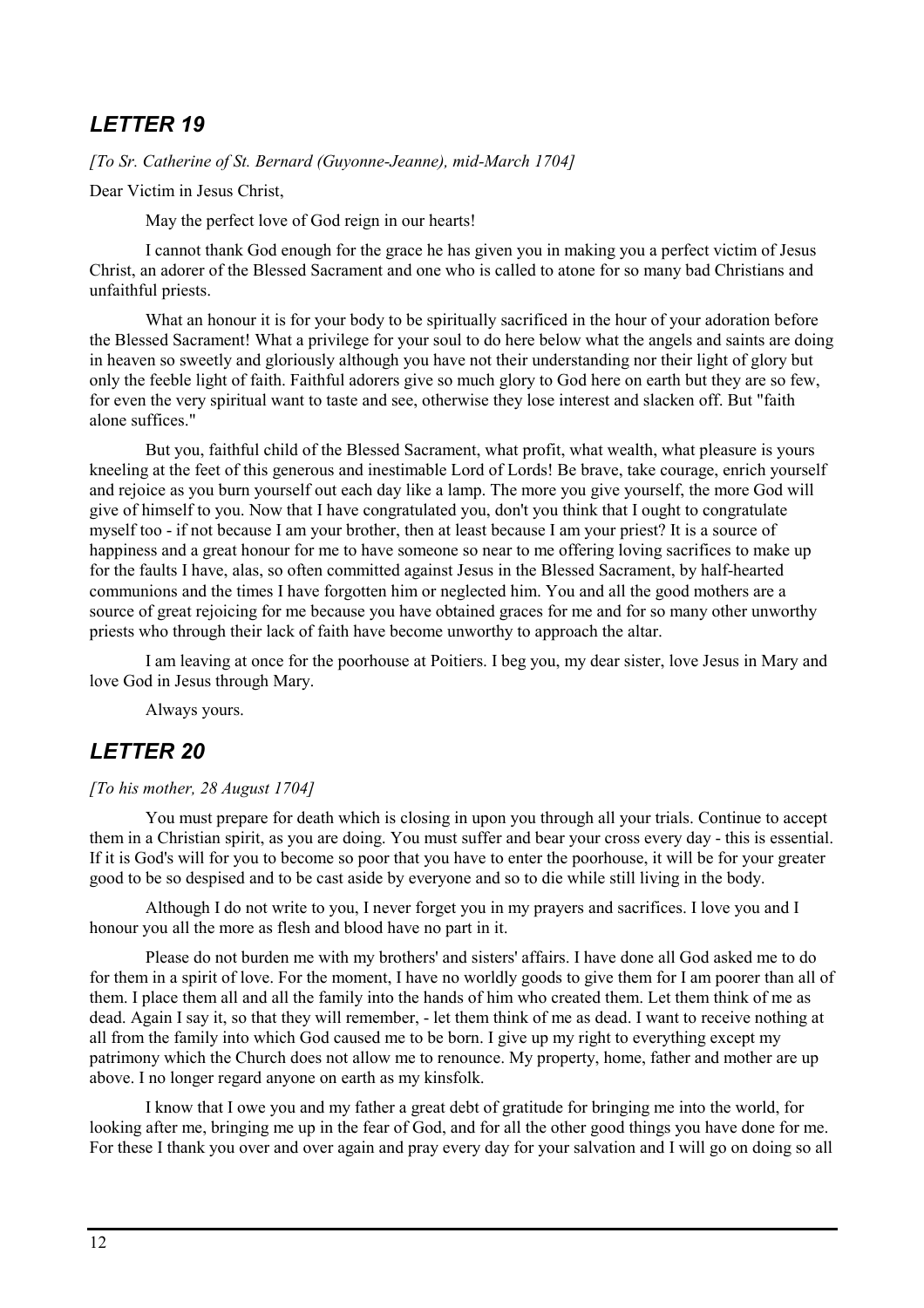during your life and after your death. But I will do nothing else for you and that applies to the rest of the family.

 In my new family - the one I belong to now - I have chosen to be wedded to Wisdom and the Cross for in these I find every good, both earthly and heavenly. So precious are these possessions that, if they were but known, Montfort would be the envy of the richest and most powerful kings on earth.

 No one knows the secrets I am talking about, or at least very few people do. You will understand them in eternity if you have the happiness to be saved. It could happen that you will not, so fear and love God all the more.

 Please tell my father, on behalf of my heavenly Father, not to touch pitch or else he will be defiled; tell him not to indulge in earthly pleasures, for they will suffocate him; and not to be engrossed in worldly affairs, for he will be choked by them. Flee the world and hold it in contempt; love the Blessed virgin with whom I am all in all to you and my father.

I greet your Guardian Angel and I am all yours in Jesus and Mary.

Montfort, priest and unworthy slave of Jesus living in Mary.

# *LETTER 21*

*[To Fr. Hindré, Parish-priest of Br'al, 17 February 1708]* 

My dear Father and friend,

 I am very sorry that I cannot do what both you and I would desire. I am already booked for three different places on each of these three days and I must keep to my commitments. However, I will send Mathurin to you on Tuesday to say the Rosary in public and sing hymns and he will bring sixty little crosses of St. Michael for our soldiers. I trust you will have the kindness to distribute them after you have told them on Sunday to meet on Tuesday. This may help a great deal to restrain them from the excesses so frequent during these days. Please remember me to them on Sunday and tell them that I earnestly beg them to be faithful to their rule of life, especially next Monday. Tell them I shall come and see them on one of the Sundays of Lent.

Yours devotedly in Jesus and Mary,

L. Marie de Montfort, priest.

## *LETTER 22*

*[To Fr. de la Carrière, 29 January 1711]* 

To Fr. de la Carrière, most worthy priest, Pontchâteau.

Nantes, 29th January 1711

Dear Reverend Father,

May the perfect love of God reign in our hearts!

 Please be kind enough to deliver my statues to the bearer of this letter and to Brother Nicholas. It is necessary to move them, both to relieve me of anxiety and to show obedience because it is God's will. If God did not want them to be moved, he would work a miracle to prevent it. Even when they are brought here, it will only be to await the time when they can be returned to the Calvary with even greater solemnity when the chapel is built. Letters have been sent to Paris about their return and I am more hopeful than ever. But ahead of us there lies still a great deal of work and patient waiting, and much prayer and crosses, for this is destined to be a great work.

With heartfelt regards to you and our good friend,

I remain your in Jesus and Mary,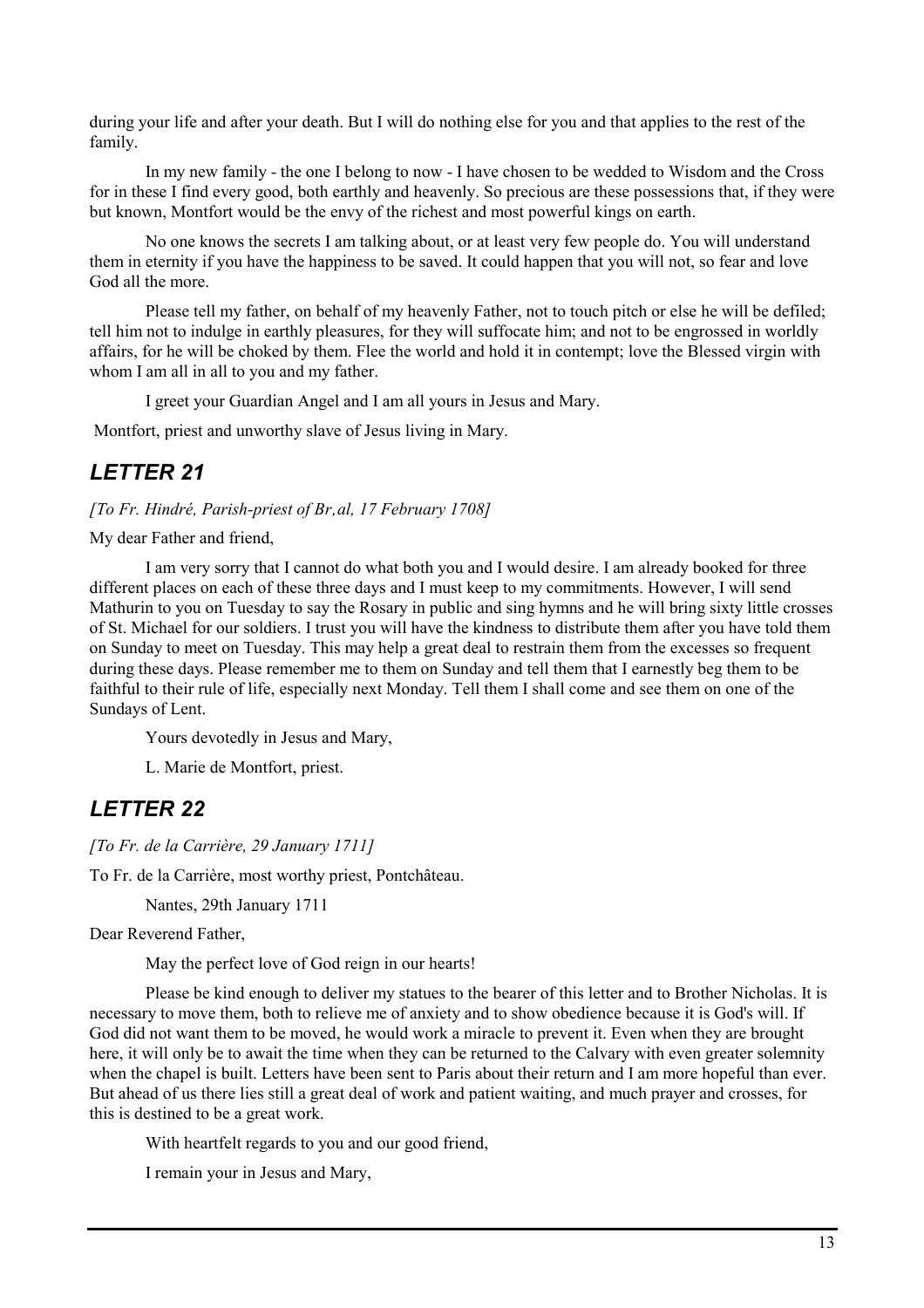L.M. de Montfort, priest.

# *LETTER 23*

*[To the Master-General of the Dominicans, May (?) 1712]* 

To the Very Reverend Father General of the Dominican Order, Minerva, Rome.

Very Reverend Father,

May the perfect love of God reign in our hearts!

 May I, as the least of your children, ask you for a written permission to preach the Holy Rosary wherever the Lord calls me and to enrol into the Rosary confraternity, with the usual indulgences, as many people as I can. I have already been doing this with the permission of the local Priors and Provincials, inscribing the names of brothers and sisters in the confraternity registers of the places where I have preached missions.

With deepest respect, this is my request.

Your most humble and obedient servant,

Louis Marie de Montfort Grignion,

priest and Apostolic Missionary.

# *LETTER 24*

*[To Sr. Catherine of St. Bernard (Guyonne-Jeanne), 1 January 1713]* 

 God takes pleasure, my dear sister, in seeing us both struggle and in making us both victorious, you in secret and I in public. Your struggles take place within you and are not seen outside your community, whereas mine ring out through the whole of France, as I fight against the demons of hell or make war on the world and the worldly, the enemies of truth. You would be surprised if you knew all the details of the precious cross which has been sent to me from heaven at the intercession of our good Mother. Please thank my good Lord Jesus and ask your dear community, to whom I send my greetings, to obtain from Jesus the grace for me to carry the roughest and heaviest crosses as I would the light-as-straw ones and to resist with unyielding courage the powers of hell.

# *LETTER 25*

*[To Marie-Louise of Jesus (M-L Trichet), July/August 1713]* 

My daughter,

 Providence has recently found a place for a poor girl by providing a dowry for her. His time has not yet come for you. Wait patiently for his time and stay at the hospital.

# *LETTER 26*

*[To Sr. Catherine of St. Bernard (Guyonne-Jeanne), 15 August 1713]* 

May Jesus and his Cross reign for ever!

 If only you knew the half of the crosses and humiliations I have to bear, I don't think you would be so eager to see me; for I never seem to go anywhere without bringing something of the Cross to my dearest friends without any fault of mine or theirs. Those who befriend me or support me suffer for doing so, and sometimes draw down upon themselves the wrath of the devil I am fighting against, as well as the world I am protesting against and the flesh I am chastising. This veritable ants' nest of sinners against whom my preaching is directed cannot leave me or my friends in peace. I have forever to be on the alert, treading warily as though on thorns or sharp stones. I am like a ball in a game of tennis; no sooner am I hurled to one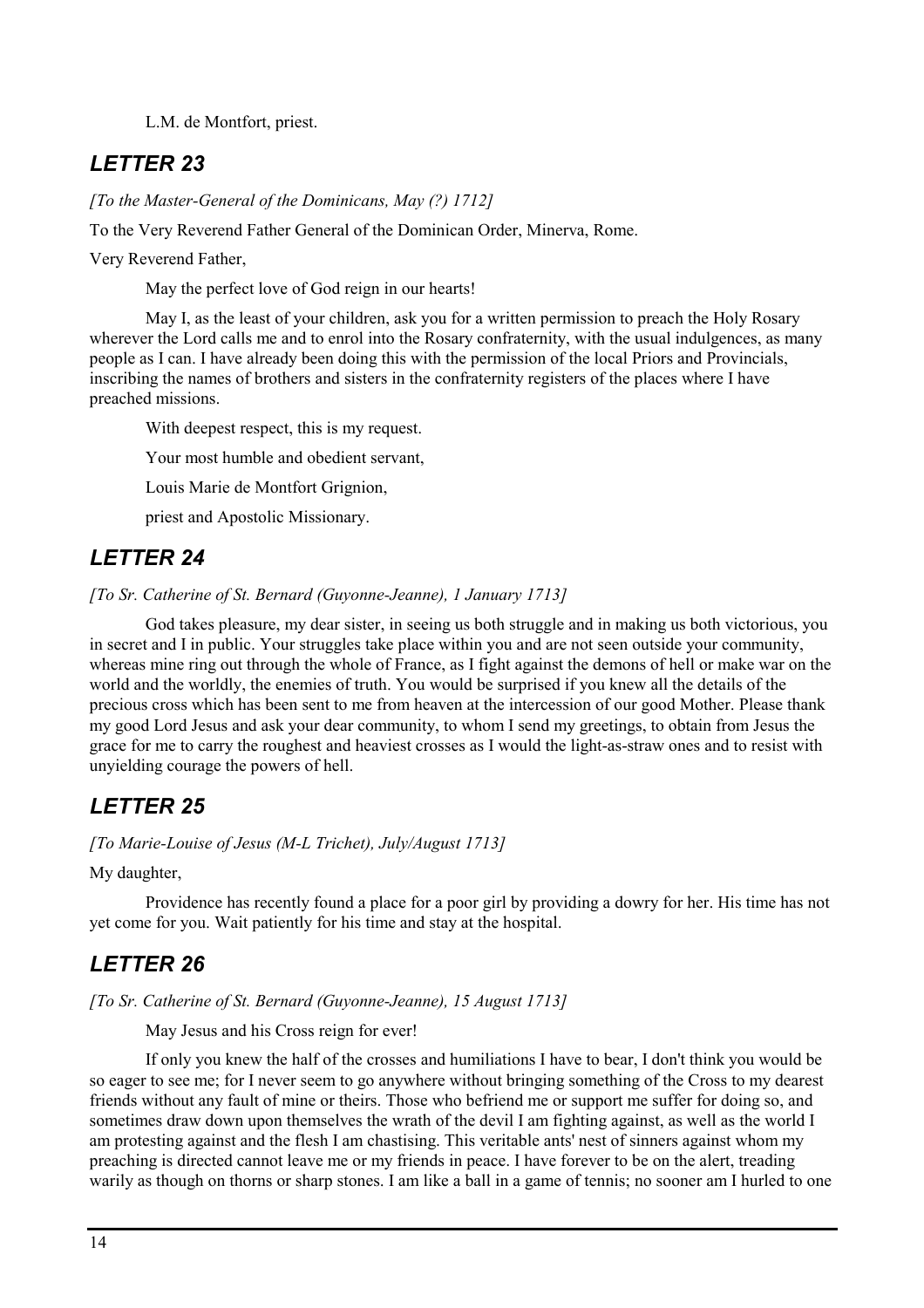side than I am sent back to the other, and the players strike me hard. This is the fate of the poor sinner that I am and I have been like this without rest or respite all the thirteen years since leaving St. Sulpice.

 However, my dear sister, thank God for me for I am content and happy in all my troubles. I think there is nothing in the whole world so welcome as the most bitter cross, when it is steeped in the blood of Christ crucified and in the milk of his holy Mother. Besides this inward happiness, there is the great merit of carrying the crosses. I wish you could see mine. I have never had more conversions than after the most painful and unjust prohibitions. Be brave, my dear sister, all three of us must carry our cross to the extreme limits of the kingdom. Carry yours well and I will carry mine well too, with the help of God. Let us not complain or put the burden aside or make excuses or cry like a child who weeps because he is given a load of gold to carry, or a farmer who loses heart when his fields are strewn with pieces of gold by people wanting to make him rich.

# *LETTER 27*

*[To Mother Marie-Louise de Jésus & Sr. Conception (Catherine Brunet), beginning of 1715]* 

My dear daughters in Jesus Christ, Marie Trichet and Catherine Brunet,

May Jesus and his Cross reign forever!

 You have not answered my last letter and I wonder why. I have spoken several times to his Lordship, the Bishop of La Rochelle, about you and about our plans and he thinks you ought to come here and begin the work we want so much. He has rented a house for the purpose until another house can be bought and suitably furnished.

 I know you are doing a great deal of good where you are, but you will do infinitely more away from home and we know that since the time of Abraham right up to the time of our Lord and even to our own day, God sends his greatest servants out of their own country because, as our Lord himself says, no prophet is accepted among his own people.

 I know you will have many difficulties to overcome but an enterprise which is going to do so much for the glory of God and the salvation of men will have its way strewn with thorns and crosses. If you don't take risks for God, you won't give anything worthwhile. I am writing to you on behalf of the Bishop, so keep this confidential.

 I will send you Brother John with some money and a horse to accompany you. Travel as best you can; take a coach or hire a horse. If you have no money, we will try to cover the cost for you.

Please reply as soon as you can as I am leaving here to preach a mission at La Rochelle.

Totally yours in God alone,

God alone.

# *LETTER 28*

*(Fragment) [To Marie-Louise of Jesus, March 1715]* 

 Leave as soon as possible, my daughter. The day for the establishment of the Daughters of Wisdom has at last arrived. I only wish you were already at La Rochelle, where I am at the moment; but if you delay you will not find me here as I am in a hurry to leave for a mission.

# *LETTER 29*

*[To Mother Marie-Louise of Jesus & Sr. Conception, 4 April 1715]* 

May Jesus and his Cross reign forever!

My dear daughters,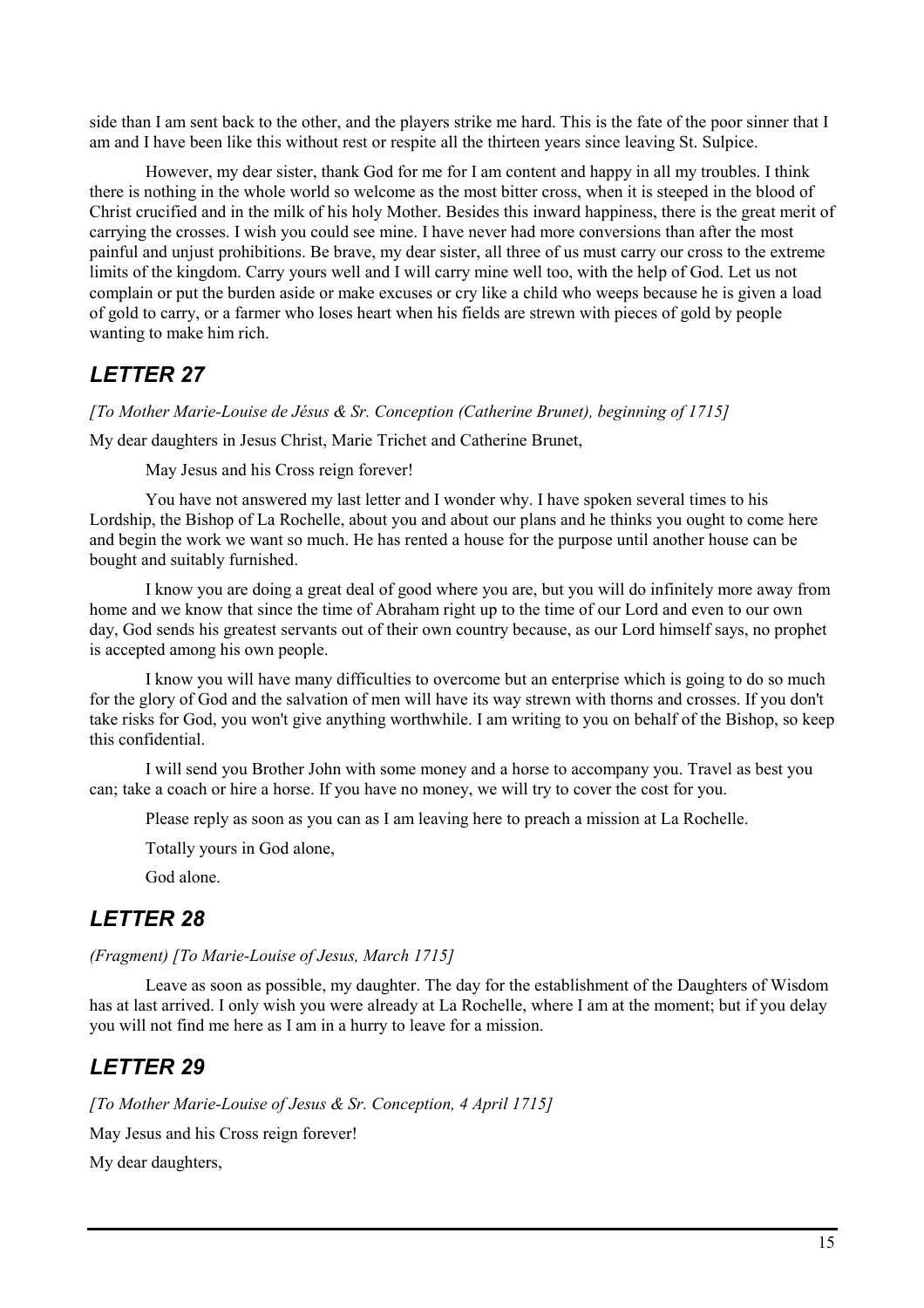1. I think that instead of having a poor sinner like myself as your confessor you should choose the senior Canon, provided you keep your rules and the others I will give you and that he does not ask you to do anything contrary to them.

2. From now on, follow all the little rules I have given you and, provided you do not fall into deliberate venial sin, receive holy Communion every day for you both need holy Communion very much.

3. I have been told that you have been going around the town. I find it hard to believe that Daughters of Wisdom should be guilty of such vain curiosity. You ought to be an example of modesty, recollection and humble charity to everyone.

4. Call yourselves the "Community of the Daughters of Wisdom for the education of children and the care of the poor".

5. I would very much like to go and see you but I do not think I shall manage to do so after this mission as the Bishop is anxious for me to go on to give another.

6. You may allow the little Geoffroy girl, if she wishes, to follow your rule in what concerns getting up, going to bed, meditation, and the recitation of the Rosary.

7. Learn good handwriting and anything else that is needful for you. Buy some handwriting copy-books to help you.

8. Send me news by Brother John if you cannot manage to come here yourselves.

9. The good God wishes Marie Trichet to be the Mother Superior for three years at least. She is to be both firm and kind.

10. Marie Reine is not to come into the house right away with her apprentices, for they are not at all accustomed to the silence that must be observed.

11. From the beginning you can't be too firm about keeping the silence and seeing that it is kept in the community and in the school, because if you allow talking to go on uncorrected, all will be lost.

God alone. This 4th of April, 1715.

# *LETTER 30*

*[Marie-Anne Régnier, 12 August 1715]* 

La Rochelle, 12th of August, 1715

Feast of St. Clare.

My dear daughter,

May Jesus and his Cross reign forever!

 The grace of the Holy Spirit does not permit of delay. When God is asking his creatures for anything, he asks gently leaving them entirely free. But the longer we delay in responding to his gentle request the less we hear his voice, and the longer his voice goes unheeded the more his justice is asserted. You must be careful! I spoke to the Bishop a few days ago and he wants you to come here and join the Daughters of Wisdom. I also want you here and I entreat you to come. I am sending this letter by a special messenger who has a means of conveyance for you so that nothing can prevent you from following the call of the most high God. Bring only what you need and enough material to supply yourself with a habit as poor as St. Clare's, or rather as poor as that of Christ. The Daughters of Wisdom love you and they are asking for you. A thousand and one reasons, both of grace and nature, which I will not go into now, make it necessary for you to be here tomorrow. I am obliged to leave for a long mission before the feast of the Assumption, and I would like to see you here before I leave. The Bishop would like to see you and he too is going away, so come quickly. The more you delay, the less pleasing your sacrifice and your victory are to God. I assure you that if you do not take advantage of this mark of esteem and affection which I have shown you and no other, I never want to see you again. Your troubles will increase every day and this may well lead to the loss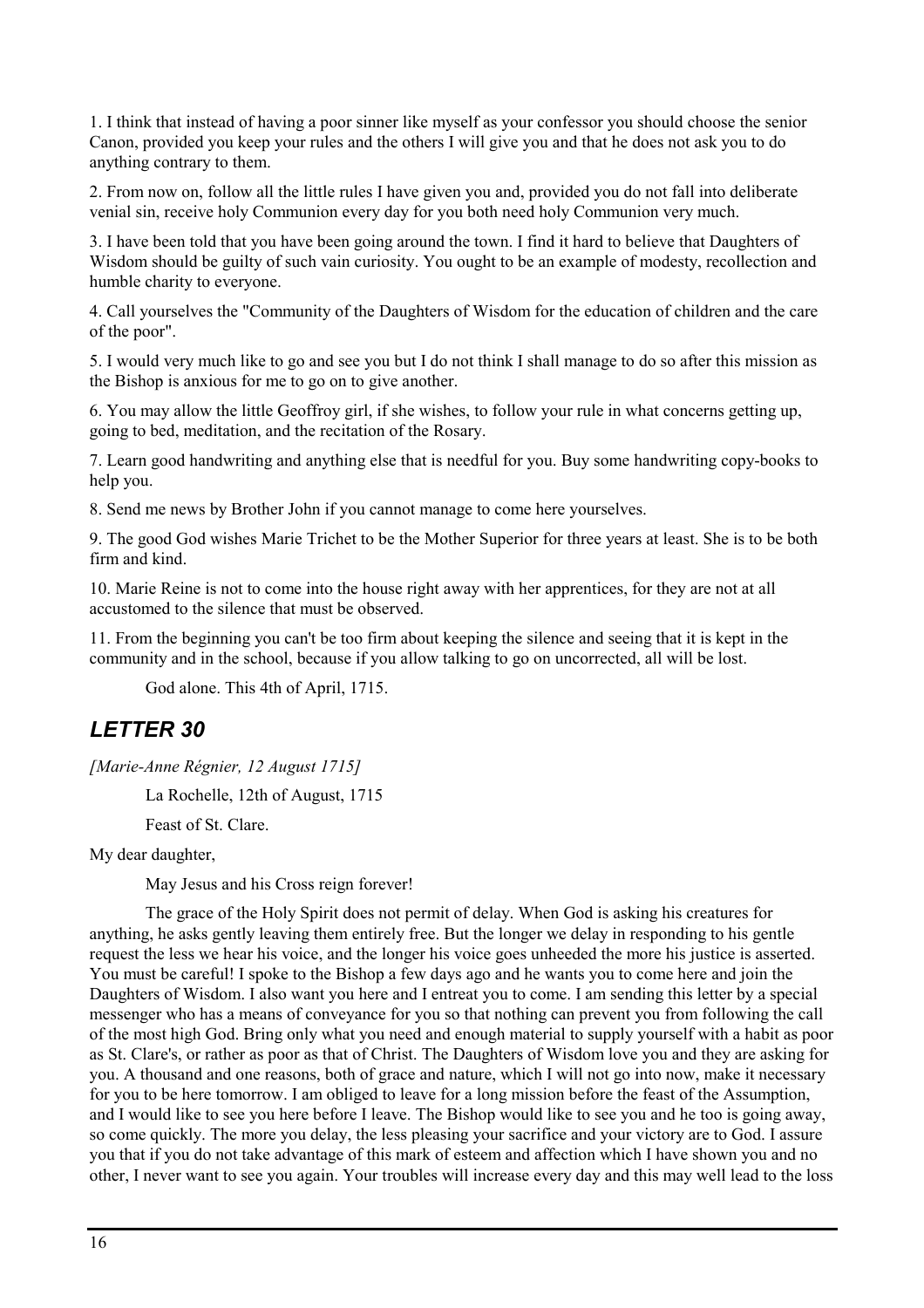of your soul. Don't say: "I will obey the Lord after the grape-gathering," because you will offend this great Lord very much. You will be like the young man in the Gospel who lost his vocation because he wanted to go and bury his father before coming to follow Christ.

I am all yours.

The following note is for your father:

Dear Mr. Régnier,

 I greet you in the name of the Lord. Please do not oppose God's will concerning the daughter he has confided to you. She was only given to you for you to keep her in baptismal innocence for him and you have done that well. But you cannot hold on to her. She belongs to God and you cannot deprive him of her without suffering for it. If you are ready to offer her to God like those parents we read of in history who sacrificed their only child to God as Abraham did, many blessings will be showered upon you and yours and I forecast that you will receive a glorious crown of honour in eternity. But...!!

# *LETTER 31*

*[To Sr. Conception (Catherine Brunet), 24 October 1715]* 

May Jesus and his Cross reign forever!

 Take heed, my dear daughter, that you do not lose your vocation and allow yourself to be tempted into leaving the hospital. If you do, I never want to see you again.

 If you do not wish to go to confession to Fr. Le Tellier, I give you permission to go to the hospital chaplain for three months.

 Be faithful to the general and particular rules which your dear spouse Jesus has given you through me. I ask you again to be careful and not to let yourself be led by your own feelings. On my knees I ask Jesus to strengthen you against all evil, for the devil is afraid of any reform in the hospital.

I am all yours, my dear daughter, as long as you remain obedient.

This 24th of October, 1715.

# *LETTER 32*

*[To the community of La Sagesse at La Rochelle, 31 December 1715]* 

This last day of the year.

My dear daughters in Jesus Christ,

 I am sending you a book written especially for you. Read it both in public and in private. What it says is what I have to say to you.

 Do not lose your patience in my absence. My wicked self- will, though it may appear good, and my own person spoil everything. I am quite sure that the less I have to do with your foundation, the better it will succeed.

 However, I would like each of you to write to me every month and tell me: 1. the main temptations you have had during the month; 2. the main crosses you have been able to accept well; 3. your main victories over yourselves. I would also like to be informed of the principal changes which take place.

 You are always in my thoughts. Open your hearts to the Mother Superior, my dear daughters, and to your confessor, if God inspires you to do so.

All yours in God alone.

I wish you a year full of struggles, victories, crosses, poverty and contempt.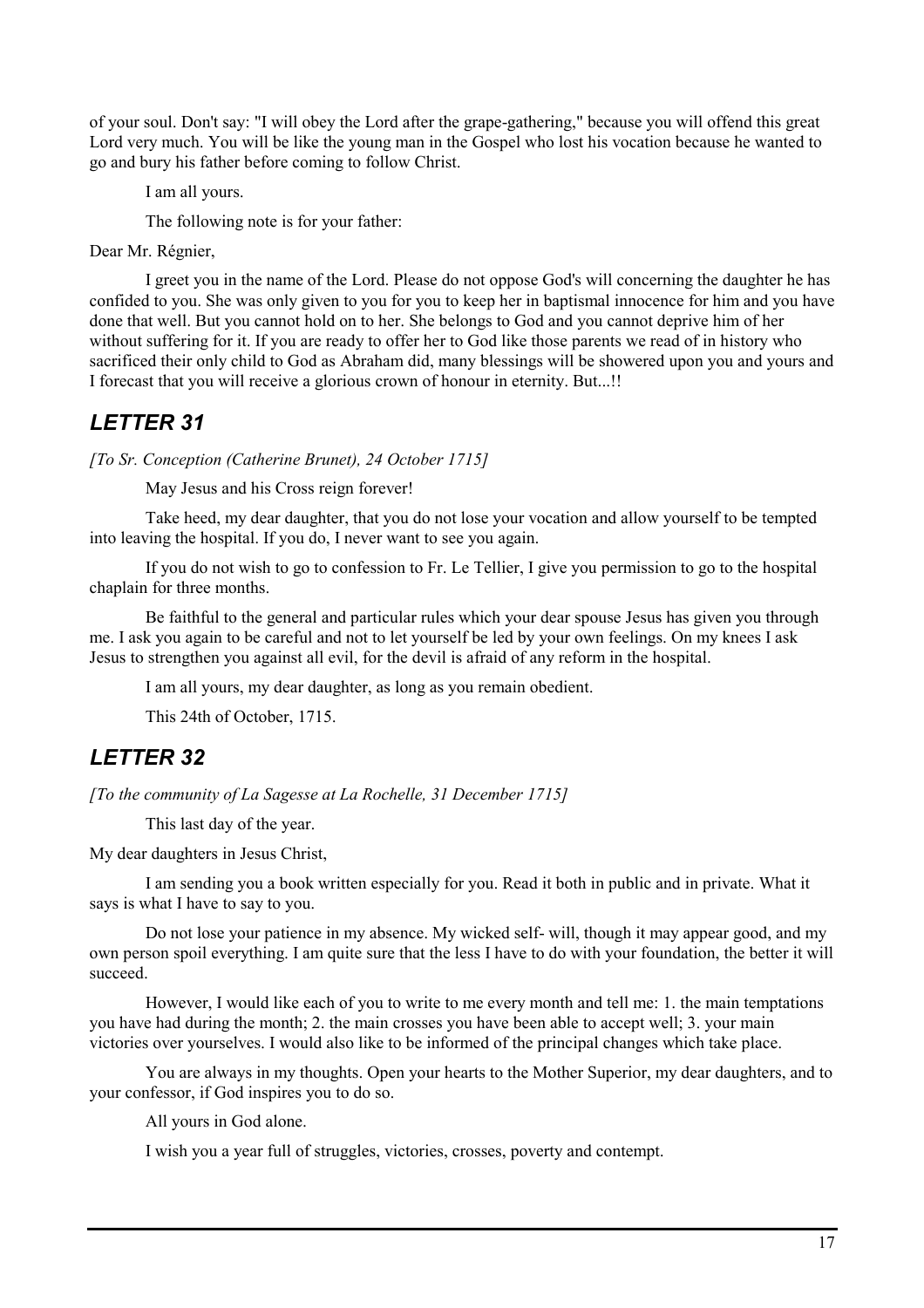# *LETTER 33*

*[To Mlle Dauvaise, directress of the house for incurables at Nantes, 4 April 1716]* 

From the mission at Saint-Laurent-sur-Sèvre

4th of April, 1716

May Jesus and his Cross reign forever!

 I count on the inexhaustible wealth of the motherly divine Providence which has never failed us in all we have undertaken for the glory of God and I reply quite frankly that I think you ought to obtain the lease for the house in question provided that the persons who are going to care for the poor incurables have the following qualities:

1. They must rely entirely on the unknown and invisible help of divine Providence whether they are rich or poor or whether they have any learning or not. They must not rely on any human help or their own natural talents.

2. They must all follow the same rule in its totality and punctually and have the same spiritual director. If any of the ladies has money and special qualifications she must not expect any privileges, say, exemption from community life or the rule, or the right to choose another director.

3. Finally, if this is God's work, they must be ready to suffer all kinds of crosses cheerfully. For this is the house of the Cross and it must not be given any other name. The first thing you must do is to erect a cross, with the Bishop's permission, so that the name, the grace and the glory of the Cross will always be associated with this house. Erect a very simple cross in the middle of the garden or the courtyard until funds can be found to provide a better one. This cross is the first item to be taken into the new house. Ask our good priest friend to bless it or to send someone to bless it.

 When I heard about this new foundation at Nantes, I considered sending you two Daughters of Wisdom who are working among the poor in this diocese. One is about forty years of age, I believe, and both are suitable for this work. Let us pray that God may make his holy will clear to us.

 Dear Lord, how very few really obedient, prudent and self-sacrificing young ladies are to be found today! They are all so self-sufficient, or rather each one feels that she is, even if she does not say so openly.

 I think young women who present themselves to join the two already mentioned and have the above-mentioned qualities, should be accepted even if they come from other parts of the country. They would be more suitable for the beginning of this new foundation, if it is to be founded on "living stones".

 I greet with great respect Monsieur Du Portail and those good people who have joined us in this charitable work so dear to the Heart of Jesus who suffered more than any of us.

 If the Bishop of Nantes agrees (and I would not arrive without his permission) I will be in Nantes on the evening of the 5th of May. I am enclosing a short letter to his Lordship. I send respectful greetings to Fr. Barrin and ask him to take my letter to Fr. de Vertamont to present it to the Bishop. If the latter refuses to allow me to stay in Nantes for two weeks resting from my missionary work - and I will go there only if I receive permission to say Mass - then I will know for certain that it is not God's holy will that I go. In submitting to a prohibition, I truly and firmly believe, as if it were an article of faith, that everything will go even better with you than if I were present.

 I beg the prayers of all the "Friends of the Cross" so that God will not punish my sins and refuse true conversion of heart to all the poor who listen to my preaching.

 Sincerely yours in Jesus and his holy Mother. I greet all the Guardian Angels of the city of Nantes and yours in particular.

Humility! Humiliations! Humiliations! Thanks be to God for them.

L.M. Grignion